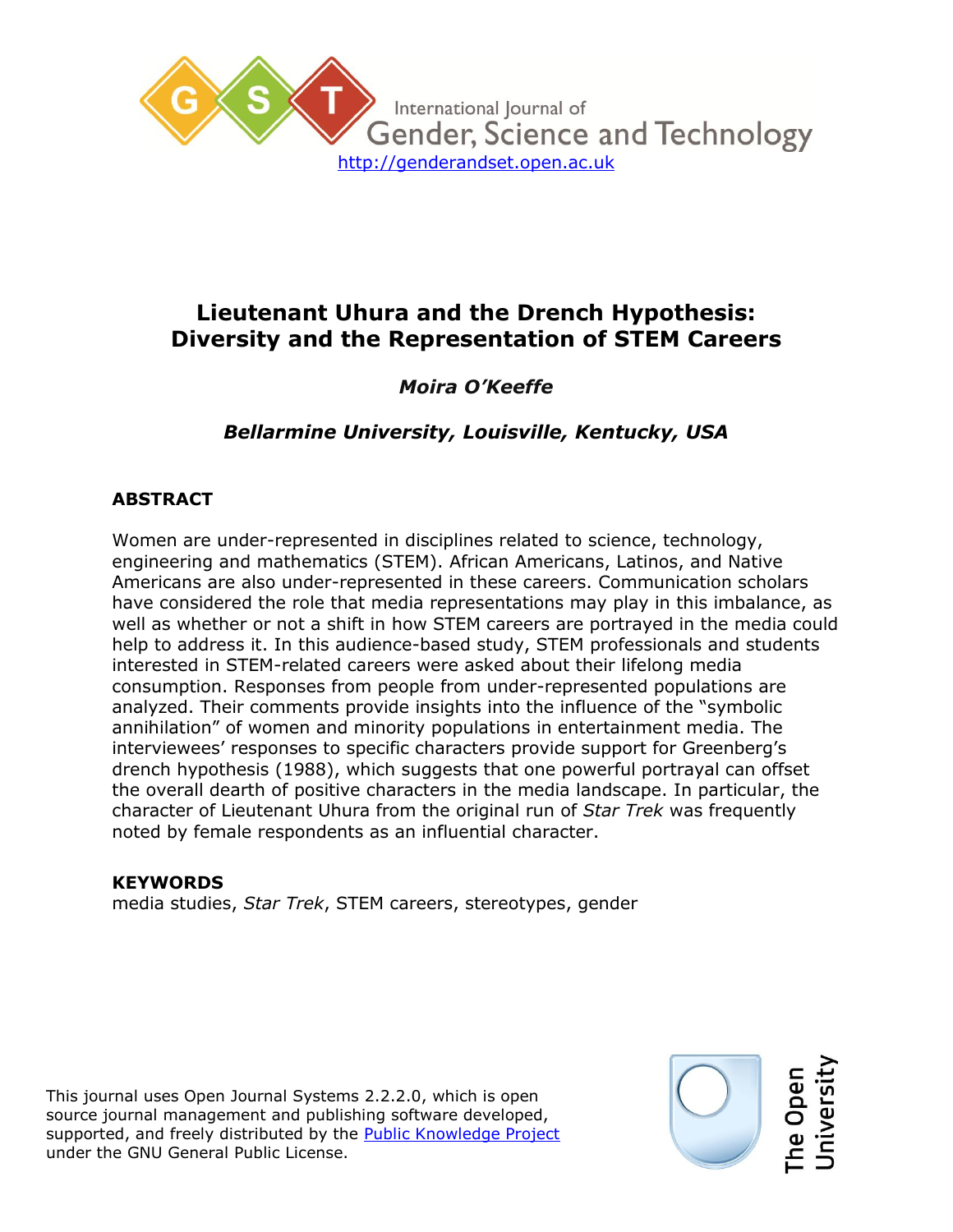## **Lieutenant Uhura and the Drench Hypothesis: Diversity and the Representation of STEM Careers**

*What was really great about* Star Trek *when I was growing up as a little girl is not only did they have Lt. Uhura played by Nichelle Nichols as a technical officer […] At the same time, they had this crew that was composed of people from all around the world and they were working together to learn more about the universe. So that helped to*  fuel my whole idea that I could be involved in space exploration as well *as in the sciences.* 

- NASA Astronaut Mae Jemison (Then & Now, 2005)

When asked to draw or describe a scientist, people indicate a White man with glasses who is either bald or sports wild hair. He wears a white lab coat and works in a basement lab. This stereotype surfaced in studies of public attitudes towards science dating from the classic 1957 study by Margaret Mead and Rhonda Metraux. These characteristics are still part of the popular image of the scientist (Steinke et al., 2007).

The popularity of the stereotypical image of scientists has long fueled concerns about how scientists are portrayed in entertainment media, although the media are not the only source for these stereotypes. The frizzy hair evokes Albert Einstein, while the white lab coat has become a symbol of both cleanliness and neutrality (Frayling, 2005). Nevertheless, critics often have turned to popular entertainment media as the source of this stereotypical image and, indeed, this representation of "the scientist" was established in the earliest days of film. The character of Rotwang in Fritz Lang's *Metropolis* (1926) had the unkempt, white hair and mad eyes of later movie scientists (Frayling, 2005). Although some argue that this physical stereotype of fictional scientists is merely the continuation of a long literary tradition dating back to *Frankenstein*, (e.g. Haynes, 1994), Frank (2002) notes that the cycle of 1950s science fiction films helped to establish the image, at least in the United States.

One of the key reasons for concern about these stereotypes is the notion that entertainment media portrayals may be implicated in the ongoing disparity in the demographics of professions related to science, technology, engineering, and mathematics (STEM). Women account for 51% of the US population (U.S. Census Bureau, 2003) and 27% of college-educated people working in science and engineering positions (National Science Board, 2012). The presence of women varies widely, perhaps predictably, by field. Women are well represented in the biological and medical sciences. In physics and astronomy, about 14% of full-time scientists with a master's degree are women (National Science Foundation, 2011). Underrepresented minorities account for 24% of the total U.S. population, but only 10% of college graduates with jobs in science and engineering professions (National Science Board, 2010). Fewer than 2% of physicists and astronomers are U.S.-born underrepresented minorities (National Science Board, 2012).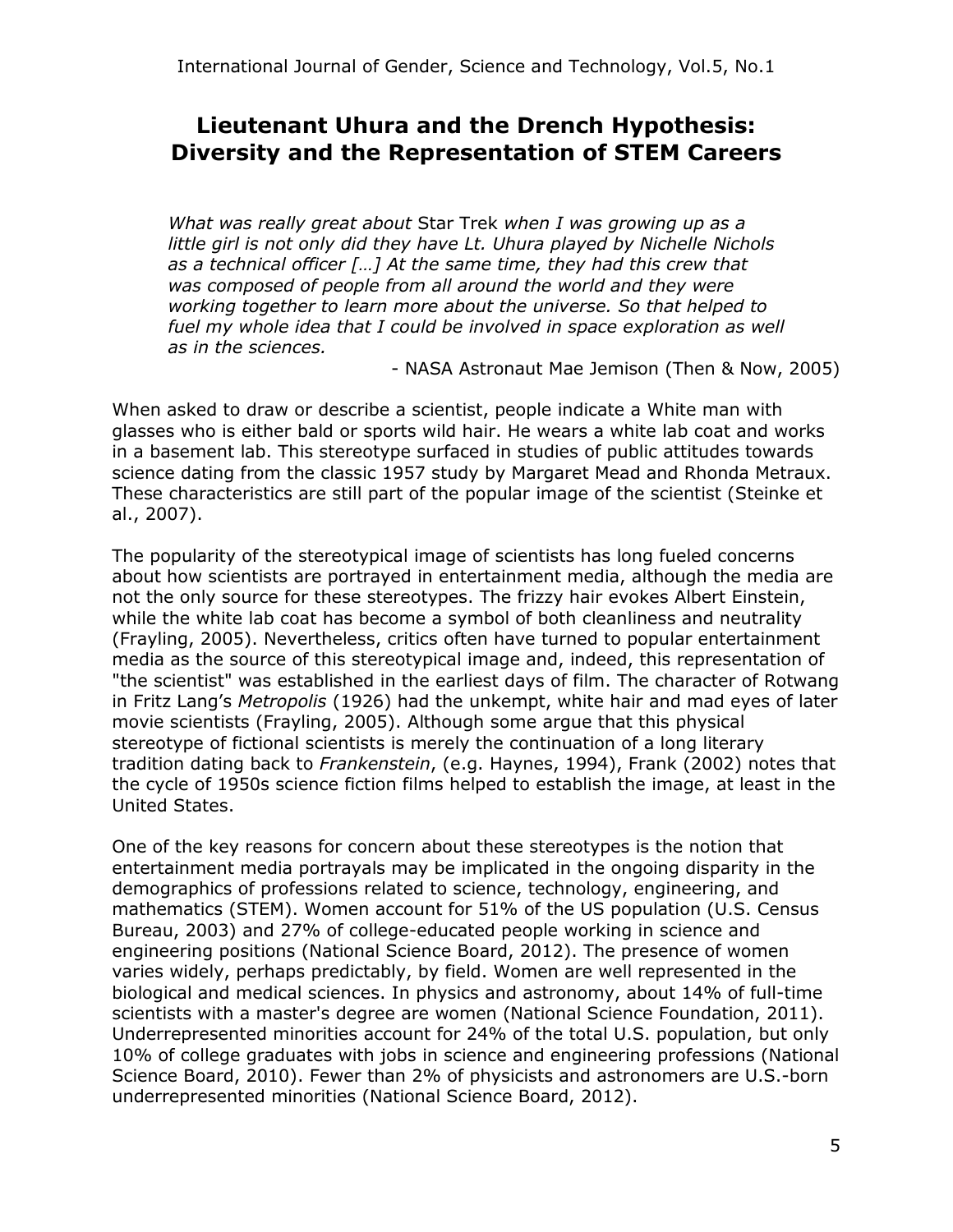## **"MAINSTREAM" MEDIA STEREOTYPES**

Given these statistics, critics have wondered if the stereotypical media representations of scientists discourage young women and minorities from pursuing careers in STEM. The theoretical foundation of such concerns is encapsulated in Gerbner's assertion about television—that it is the mythmaking center of our time, teaching us "what exists, what is important, [and] what is related to what" (Gerbner & Gross, 1976, p. 176). Gerbner's cultivation theory relies on the premise that the images and ideas regularly disseminated through mass media products will become the mainstream view through sheer repetition. Colatrella (2011) articulates this approach with respect to gendered images of science, "Representations of gender, science, and technology in fiction films influence our ideas of who should study, practice, and deploy science and technology" (p. 8).

Although the physical characteristics associated with the stereotypical image still have a connotative meaning of "scientist", and can still be found in media representations, it is important to note that the Hollywood film industry has seen fit to expand the physical portrayals of scientists significantly. Most noticeably, there are now more female scientists in Hollywood film than there were in decades past (Flicker, 2003; Frayling, 2005). Flicker considers the extent to which an increase in representation of female scientists has led to significant changes in how such characters are portrayed. She concludes that modern films may feature "powerful, competent, utterly qualified and feminine women scientists" but that these characters "remain dependent on male characters and in this respect stand in the second row, behind their male colleagues" (2003, p. 316).

On a more positive note, Steinke (2005) analyzed 23 films from 1991-2001 which featured women scientists or women engineers, and found that 18 of the portrayals were realistic and professional (as opposed to mad, clumsy, or antisocial), and that in most cases they were in positions of authority or worked as an equal on a research team. The physical image of the Hollywood scientist—for both men and women—has become much more glamorous (Frank, 2002).

## **EXCEPTIONAL CHARACTERS**

As the diversity of fictional scientists has increased, so too have the opportunities for viewers to find fictional characters with whom they feel they can relate. Media scholars have long recognized that viewers can develop relationships with both real and fictional television personalities, and that these relationships have some features of interpersonal relationships (Horton & Wohl, 1982). While much discussion of these "para-social interactions" has focused on unhealthy, or even obsessive, behavior, Horton and Wohl's original conception of para-social relationships included the idea that media personalities could change the selfperception of viewers for the better, and that the relationship may "constitute an exploration and development of new role possibilities" for the viewer (p. 198).

Bradley Greenberg's classic drench hypothesis (1988) counters the assumptions of cultivation-oriented approaches to media studies. Rather than focusing on the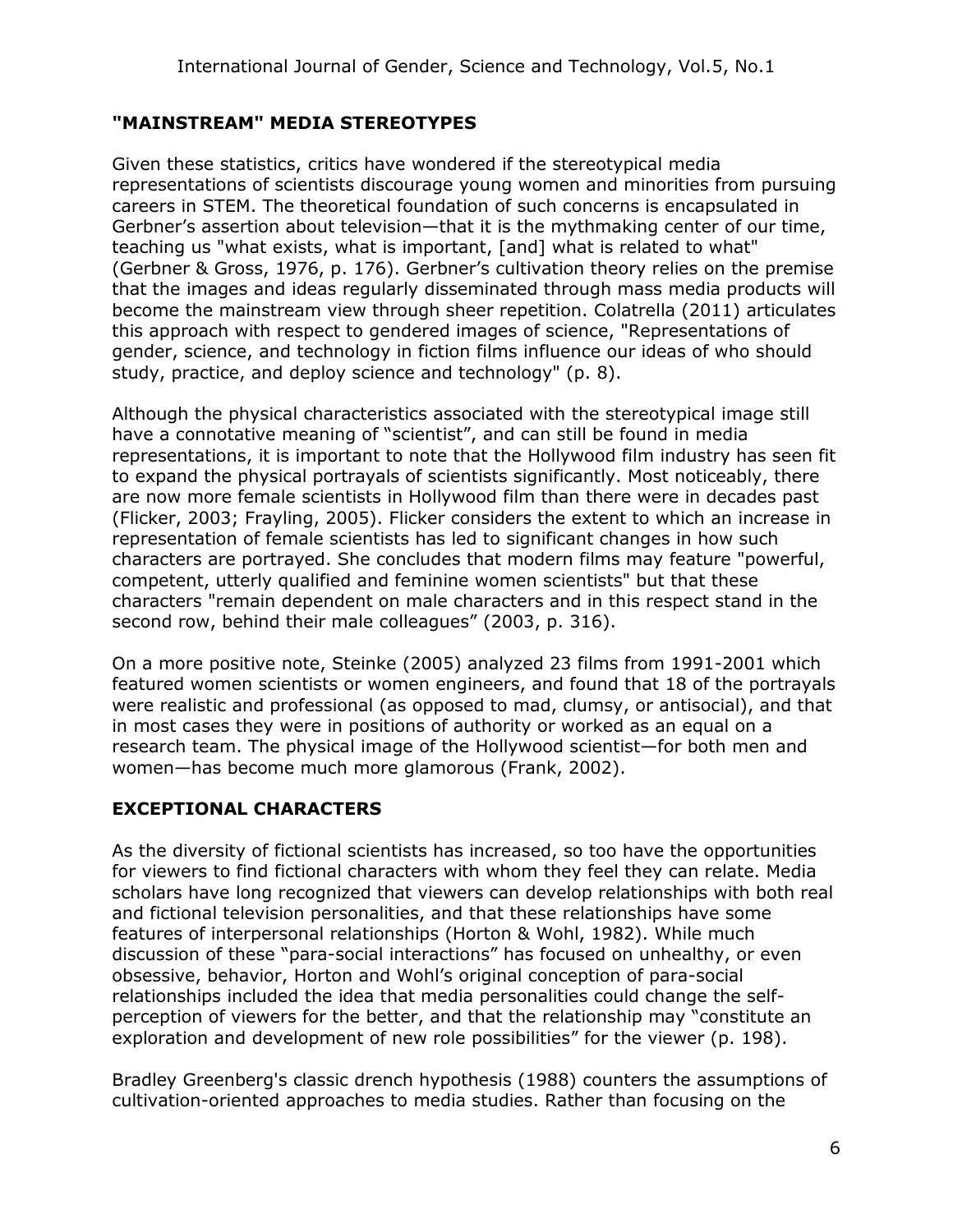cumulative "drip-drip-drip" of dominant, or mainstream, portrayals, the drench hypothesis suggests that one exceptionally striking character can have a significant impact on viewer "beliefs, perceptions, or expectations about a group or a role, particularly among younger viewers" (p. 100-101). Using the drench hypothesis as a guide, we would expect that unusually strong and positive portrayals of female or minority scientists would be especially significant to some viewers.

#### **METHODS**

This project utilizes interviews and falls within the broad category of audience research or media reception studies. Starting with the uses and gratifications tradition, which considers why individuals select specific media and evaluates what they get out of it (Katz et al, 1974), work in the area of audience research generally is concerned with the audience's experiences of mass media consumption. Culturalstudies approaches consider how individuals or specific audiences use the media to make sense of the world.

This paper is a part of a larger, audience-based study that investigated how 50 STEM professionals and students responded to portrayals of science in entertainment media. The study used a convenience sample; the sample included 38 adults who were in the physical and biological sciences, engineering, and mathematics, as well as 12 minors interested in STEM careers. Initially, the only aim in the sampling procedure was to recruit participants from a wide variety of STEM fields. While this was successful, it soon became clear that without a concentrated effort, the sample was going to have very little diversity in other realms. This was problematic as indices of identity—such as race or ethnicity, gender, and social class—can influence both media consumption and how media content is integrated into day-to-day life.

In order to rectify this situation, a "purposeful sampling" model was employed (Seidman, 1998). The goal of purposeful sampling is to achieve specific types of variation among the subjects. Websites of professional organizations for female and minority scientists and engineers, along with the websites of historically Black colleges and universities, were consulted. Although the diversity remained weak for instance, there are no participants who identified as Latino—the interviews with the participants who were recruited during this stage were, ultimately, critical for the project as a whole.

This is a small, qualitative study; no statistical analysis can be done. The following quantitative profile of the sample is presented to provide background information only. For this paper, the interviews with the 23 respondents who were female and/or identified as members of an under-represented minority were analyzed. This group comprised 18 females and 5 males. There were 15 adults and 8 minors. The sample included 12 people who identified as African American or as of African descent, along with two people who identified as American Indian. All but two of the 23 participants were from the United States or Canada. Participants are assigned pseudonyms below.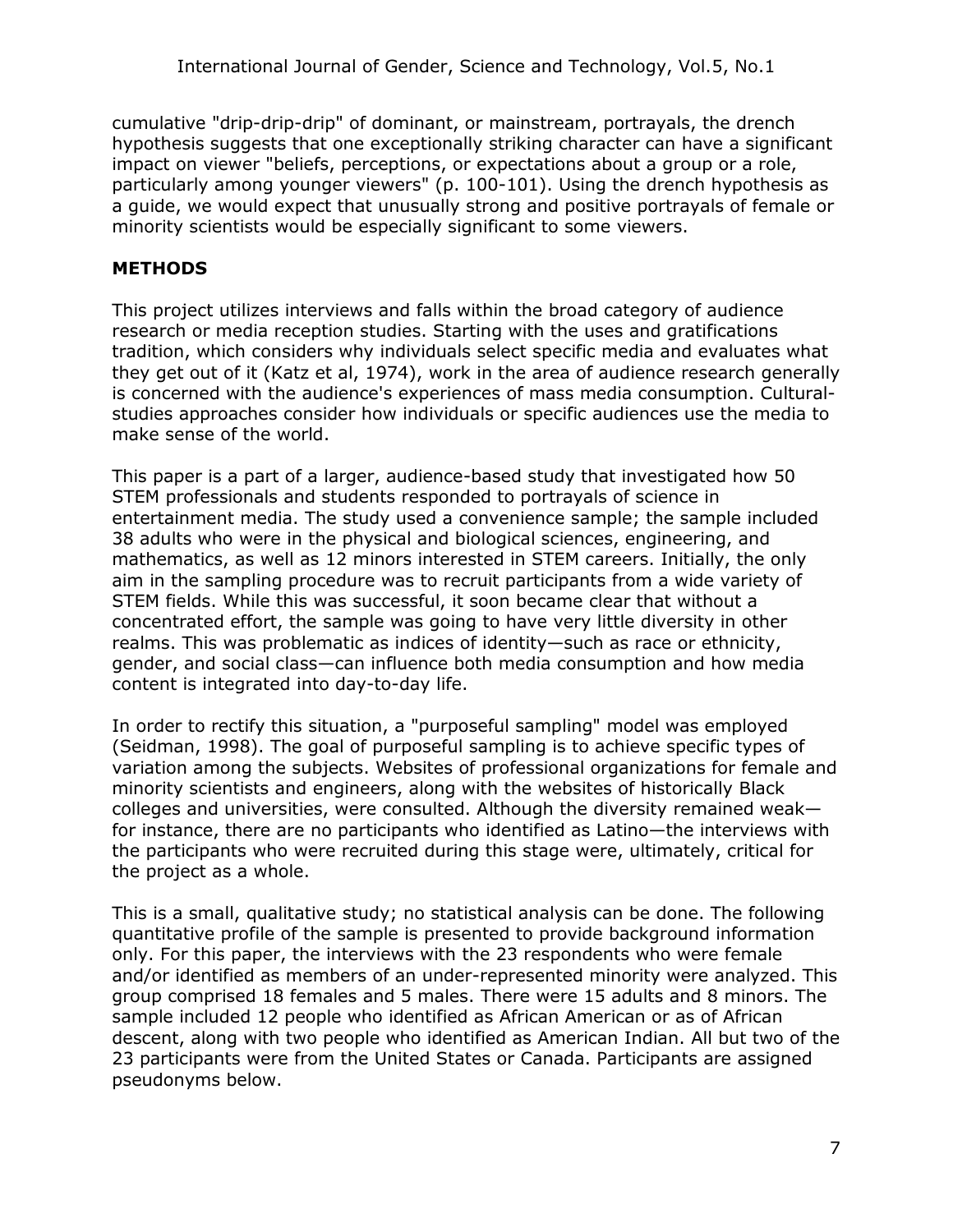It is important to note that it is not my intention to conflate the issues faced by women in STEM careers with those that affect STEM professionals from underrepresented minority groups; the women from underrepresented minority groups who were interviewed did speak to issues relevant to both discussions.

Another factor taken into consideration during recruitment was the participants' attitudes towards science fiction. At the outset of the project I did not have a sense of how many of the scientists would have anything to say about science fiction media. Even if the viewership for science fiction was a small subpopulation within the scientific community, I wanted to have an opportunity to hear their views, so some individuals who were publically associated with science fiction were recruited. As it turned out, science fiction was quite popular across the entire sample. Of the 23 interviews represented here, 3 were with people who were approached because I knew them to be fans of science fiction (these were all adults). 13 of the remaining 20 interviewees described themselves either as fans of science fiction in general or as fans of a particular movie, television show or book. *Star Trek* was the media product most often mentioned.

After obtaining consent, interviews were conducted in person, over the telephone, or via email. Interviews conducted live ran between twenty minutes to an hour and were audio recorded. After the interview, transcripts or partial transcripts were typed. In the few instances where an email interview was necessary, follow-up questions were sent in a second email. The main purpose of the interviews was to learn about the respondents' media use across life stages, their inspiration for going into STEM careers, and if they felt that there was any relationship between these two realms. This audience-centered approach considers people in STEM professions to be an interpretive community with particular strategies for making sense of the media that are available.

The real-time interviews followed a planned list of questions tailored for the individual participants; the scope was not restricted to the prepared questions. In this "semi-structured" interviewing model, "[r]esearchers listen to each answer and determine the next question based on what was said. Interviewers do not work out three or four questions in advance and ask them regardless of the answers" (Rubin & Rubin, 2005, p. 12). The questions began with the participants' childhood media experiences and continued through their media viewing habits as adolescents, college students, and at present. Respondents were asked about their positive and negative reactions to portrayals of science and scientists in visual media. Along with the discussions of media, participants were asked about when and why they decided to pursue STEM careers.

While books are relevant to this discussion, especially for the science fiction fans, the focus was on popular visual media. Respondents were asked about visual media other than film and television, but the main result of this was a few passing references to comic books. Even when prompted, respondents did not have much to say about their own experiences with portrayals of science in video games or on internet-specific media outlets. While it is true that the user-generated content and narrowcasting of Web 2.0 resources might provide an exciting counterpoint to the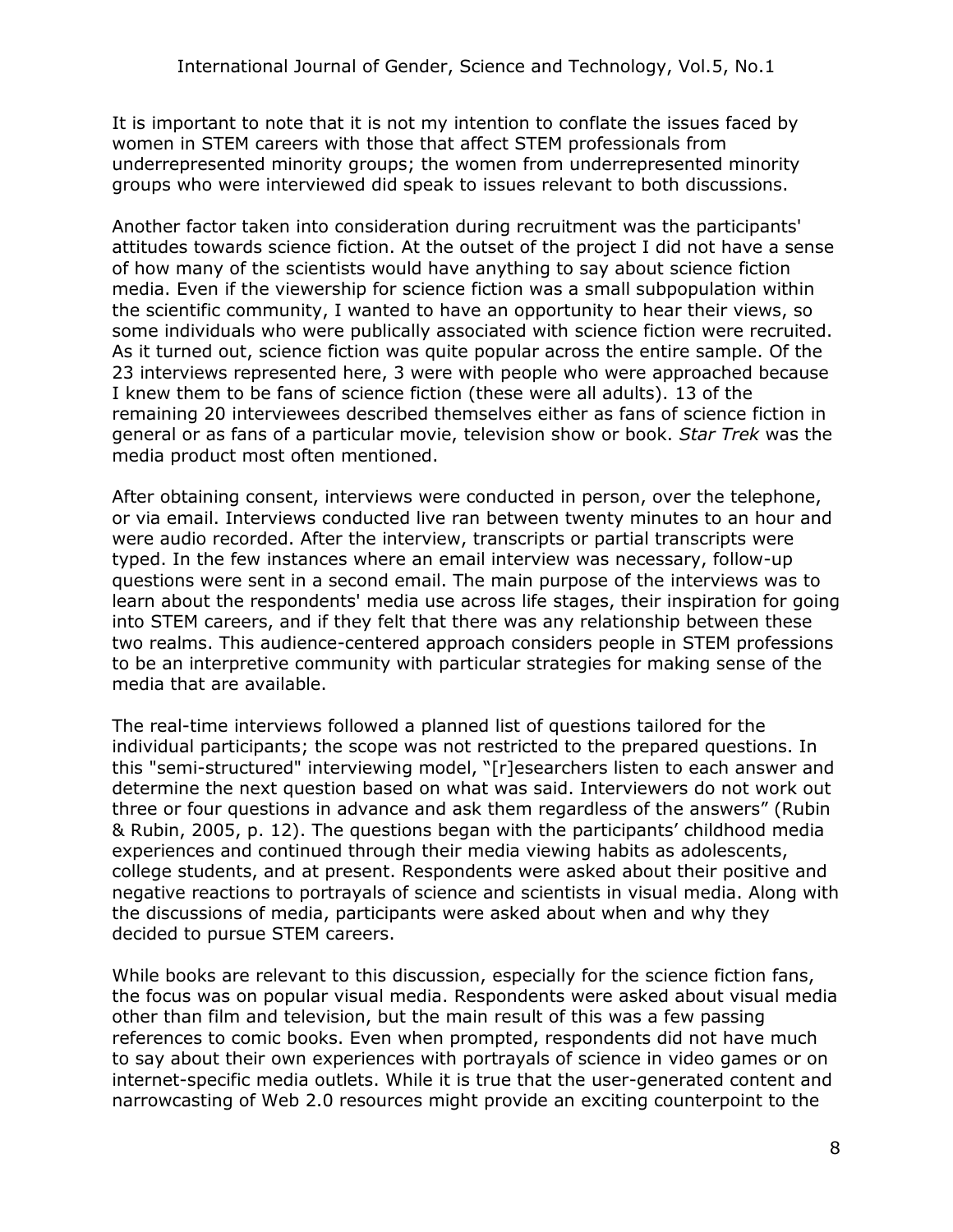representations of STEM professionals in traditional media, recent research suggests that, so far, digital media such as blogs, wikis, and photo/video sharing sites reproduce the highly gendered representations of STEM often found in television and film (Moreau & Mendick, 2012).

## **THE REAL-WORLD CONTEXT**

Media choices are not the primary source of influence regarding career aspirations. Social class and parental education levels, for instance, are both implicated to a greater extent in whether or not a person might pursue a science-oriented career (Cook et al., 1996).

Respondents indicated that that an effective family support structure for a science career goes beyond simply having a "family" that is "supportive." Belinda, a biologist of African descent, was careful to mention that her parents always encouraged her in the pursuit of her dreams, even though that encouragement was not what led her to consider a science career:

I've always been fascinated by biology […] No one in my family has pursued science or was particularly interested in it […]

Only a handful of people in my family actually went on to postsecondary education. If you don't have those role models in your family, you don't necessarily start out with the assumption that you can do whatever you want, even though your parents tell you that. Which they did.

Belinda described how, at the start of college, she "wanted to be a doctor. Maybe 90% of us who are good in biology end up going that route." This woman credited a college professor for helping her to make the discovery that she could be a scientist, yet her comment emphasizes that for some high-achieving students, a science career is never presented as an option. Jared, a male science educator, addressed this issue and described why "doctor" is one of the default career options for many people of color who are academically successful, while "scientist" is not:

[High achievers] go into law, engineering, or medicine. Why? Those are good jobs. Become an engineer, become a lawyer, become a medical doctor. Science, for that subset population--the African American or Hispanic American--is at this point a bizarre luxury that a very few of us will actually go out and try to explore. Why? Environment. The bulk of us don't have scientists. If we're lucky and we have people that look like us who are professionals, there will be an African American or Hispanic doctor, which is rare, or lawyer, which is a little more plausible. And engineers, they are out there. But a scientist? Almost non-existent.

Ty, a male, Native American engineer, also talked about the lack of role models available to him. He did not know any Native American scientists or engineers;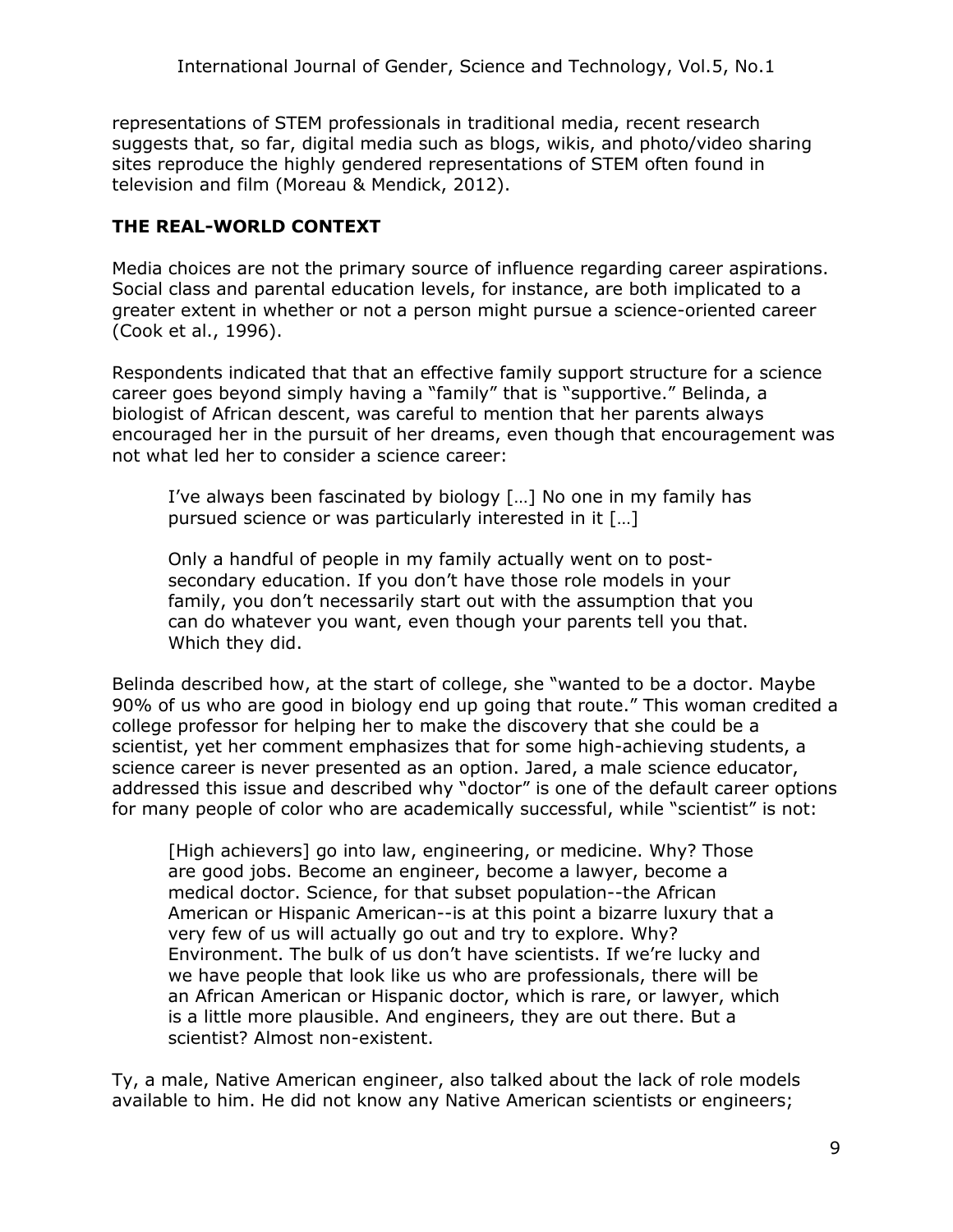furthermore, he encountered few people with college degrees in any field. The above quotes describe a world in which science is "off the radar." This engineer said that he grew up in a culture in which science and technology were not valued, even in the abstract. For him, science and engineering were not ignored or treated as a luxury. Rather, he felt actively discouraged from pursuing these interests by the presence of other cultural priorities that were seen to conflict with the study of science.

I'm American Indian, and a bunch of my friends that I grew up with were American Indian. And going through school we had those stereotypes put on us that we were supposed to be religious, environmental kind of people, and not into the hard sciences or those kind of things. So we actually were discouraged from taking the physics classes and the advanced mathematics classes. So there were definitely some problems growing up that way.

Ty said that, after being exposed to the PBS science show *Nova,* his goal as a young child was to work in the space program. Later, he went to college to study engineering, but the tension about what he was "supposed" to be doing in college continued. While an engineering student, he tried to incorporate other studies that he felt would be more useful in his desire to give back to the Native community. He continued to struggle, pulled towards both engineering and Native studies, until he encountered a professional organization for American Indian scientists and engineers. He said, "That made me realize that it's okay to be American Indian and still want to do science, nerdy kind of things."

Amy, a White female science writer, emphasized that media stereotypes were insignificant compared to the difficulties faced by women entering STEM fields which are dominated by men:

[Did] media images of science ever discourage me? Well, no. It's the reality. It's the real images of science that discouraged me, like everybody thinking you're a dork if you're smart, or if you like science, and everybody thinking that it's stupid to be interested in science. And then being in an astrophysics program. I'm the only girl, you know. It gets to you after a while.

Charlene, an African American, female engineer, also talked about some of the difficulties associated with entering a field that lacks diversity. She felt that the assumptions and stereotypes that people have about science and engineering are not—or at least not solely—the product of media influence.

I guess to me, science fiction—it's not like that's the news or reality. People can write stories how they want to write stories. So I don't really assign any blame. I think everybody has those stereotypes, even other Black people. I get the same thing from them. […] There is a very strong idea about who scientists are. Everybody shares the same views.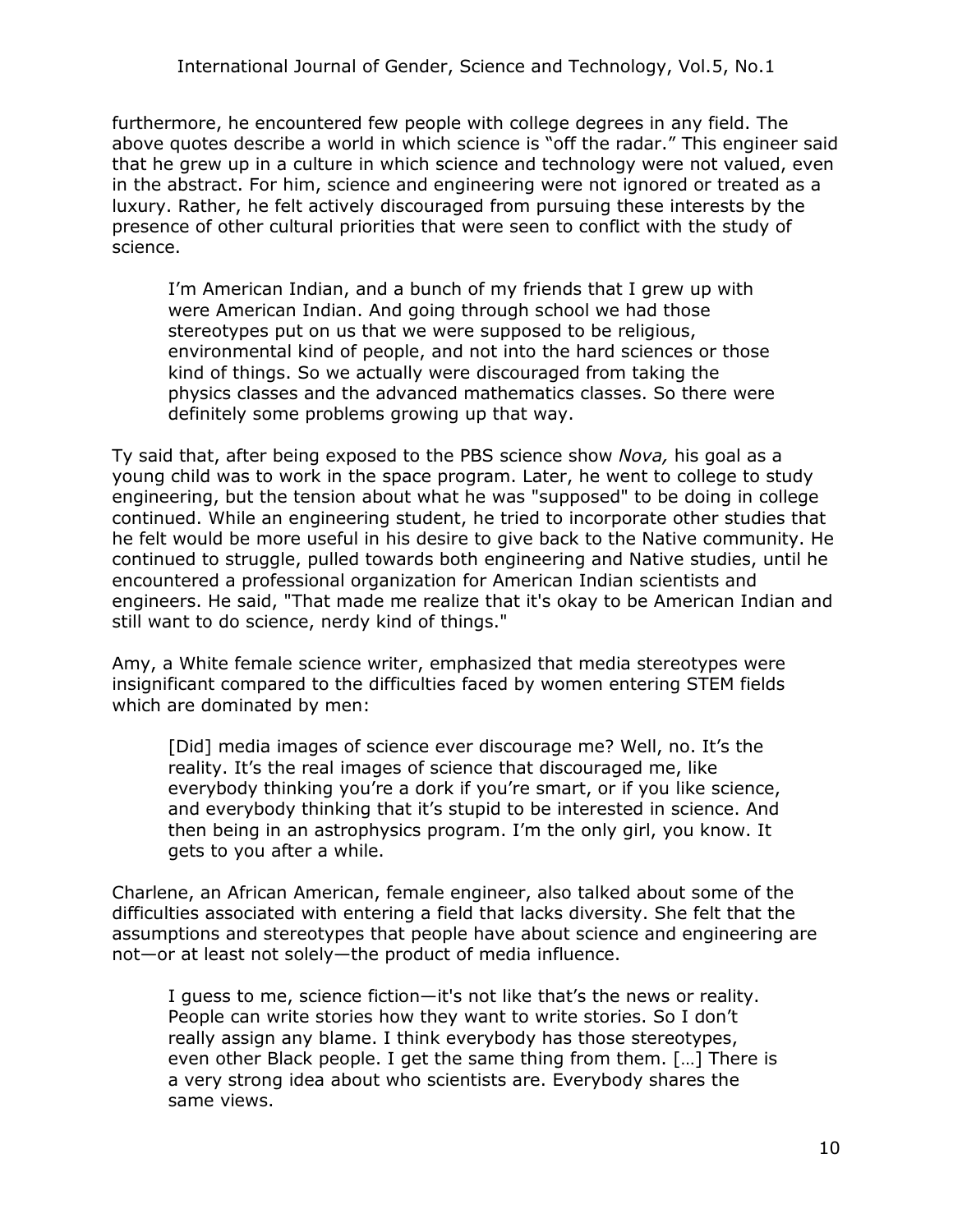The shared views to which she refers may exist partly a result of media exposure, but she is making the point that the media representations do not exist in a vacuum. She went on to describe how stereotypes regarding engineers—regardless of source—prevented people from being able to accept her position easily:

The way it comes up for me most often is that I get comments, especially when I first started as a professor—and it still happens sometimes—getting shocked looks when I tell people that I am a professor of engineering. Getting comments: "you look too young" or "you look too whatever." And I'm thinking, I'm a young Black woman. I don't look like a scientist. I don't look like an engineer. I don't look like a professor.

Belinda also described how people are surprised to find that she is a professor in a STEM field:

When I first started my position here, and I don't know if this is from the media or not, but it was true that a lot of students were shocked that I was a professor and a scientist. I mean that's all caught up with the fact that at the time there was hardly any women in our department, and I am a woman of color. So they'd never seen anyone who looked like me who was a scientist.

#### **PROBLEMS WITH MEDIA**

If family influence, interpersonal relationships, and broader socio-structural factors are so critical in the process of selecting a STEM career, why study the role of media representations at all? It is precisely because of family and interpersonal influences that we must consider the role of media. One common path towards a STEM career is through personal role models. If having personal relationships with adults who are scientists and engineers can suggest to children that such careers are both possible and worthwhile, might children without such real-life mentors gain important exposure to role models through media representations? This possibility suggests it is worthwhile to examine the nature of these representations. When it comes to portrayals of female and minority STEM professionals in entertainment media, two key problems stand out. The first is the lack of such representations in the media landscape. The second is that when such characters are portrayed at all they are often trivialized through the narrative.

## **Lack of Media Representation**

Ty, the Native American engineer who talked about an absence of real-life role models, went on to describe how a lack of fictional characters with whom he could identify affected him:

Any images of Native Americans would have been helpful. American Indians just aren't represented on TV at all, unless they're in buckskin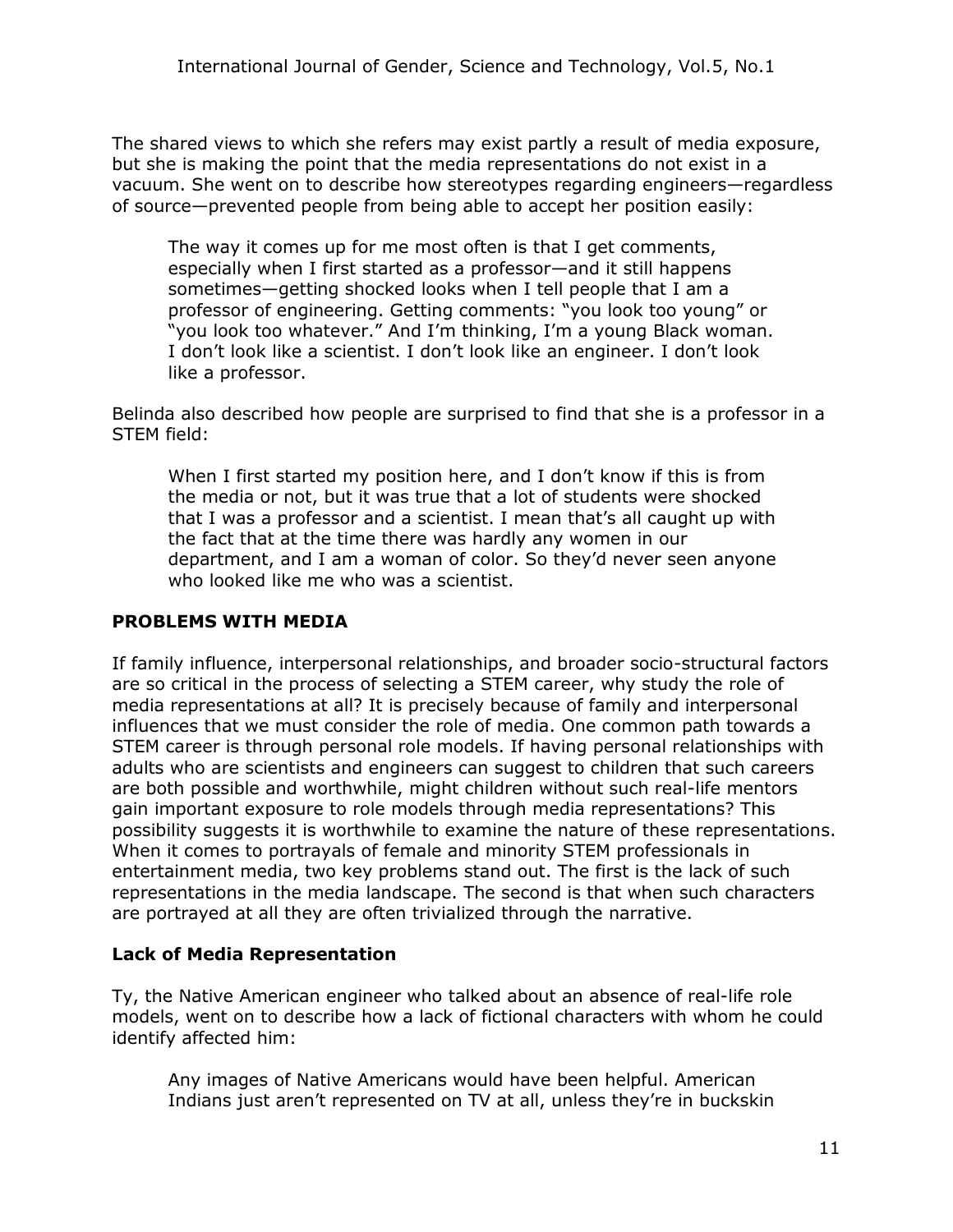running around with cowboys. Images of Native people in contemporary life doing scientific work would have been amazing.

Given the fact that he did not feel comfortable in his role as a Native engineer until after college, this story emphasizes how just one popular, fictional character could make a powerful difference in how young people see themselves and their place in the world. In particular, interviewees spoke of their disappointment when science fiction movies and television shows fail to provide an inclusive vision of the future. Charlene complained about the 2008 film *City of Ember*.

I guess it was a nuclear war or something. They never say what. But the war was coming to an end and they built this underground city. So all the scientists in the world, all the smart people in the world, came together and built this city. And all of the scientists were all old, White men and women. There were two old White women, and the rest were old White men. And supposedly, this was supposed to be all of the brightest minds in the world. So that bothered me.

Charlene is an avid science fiction and fantasy fan who described reading Ray Bradbury, Ursula LeGuin and Octavia Butler; she sought out diverse representations in novels, films, and cartoons:

What always stood out to me was any time I saw somebody Black doing something even remotely related to science. So with the cartoons, the Batman cartoons, his main mechanic was a Black guy who turned out to be a superhero, in this cartoon anyway. But he was the guy who took care of Batman's car, which was very advanced. He put all of technology in the car…I would just always take note. That's cool, that person is doing that. I'm sure that had an influence on me.

I watched things with equal enjoyment when there weren't Black people doing the science. It's just that when I saw it, it always stuck with me.

Similarly, a number of female respondents described actively looking for representations of women in the sciences and not finding adequate role models. Even when an unusual level of family support *was* available to a young girl, the absence of media role models was a disappointment. Dawn, a White female aerospace engineer, came from a family with many advantages:

My father was an engineer and my father was also a private pilot. So we had an airplane when I was a little girl, a little four-seater. I was flying since I was two and I could pre-flight an airplane when I was like 7 or 8, something like that. My dad would let me fly it. So I always felt like technology was accessible to me. I would launch rockets in my backyard and I thought that was normal that all kids did that. I had a lot of experiences that were probably outside the box.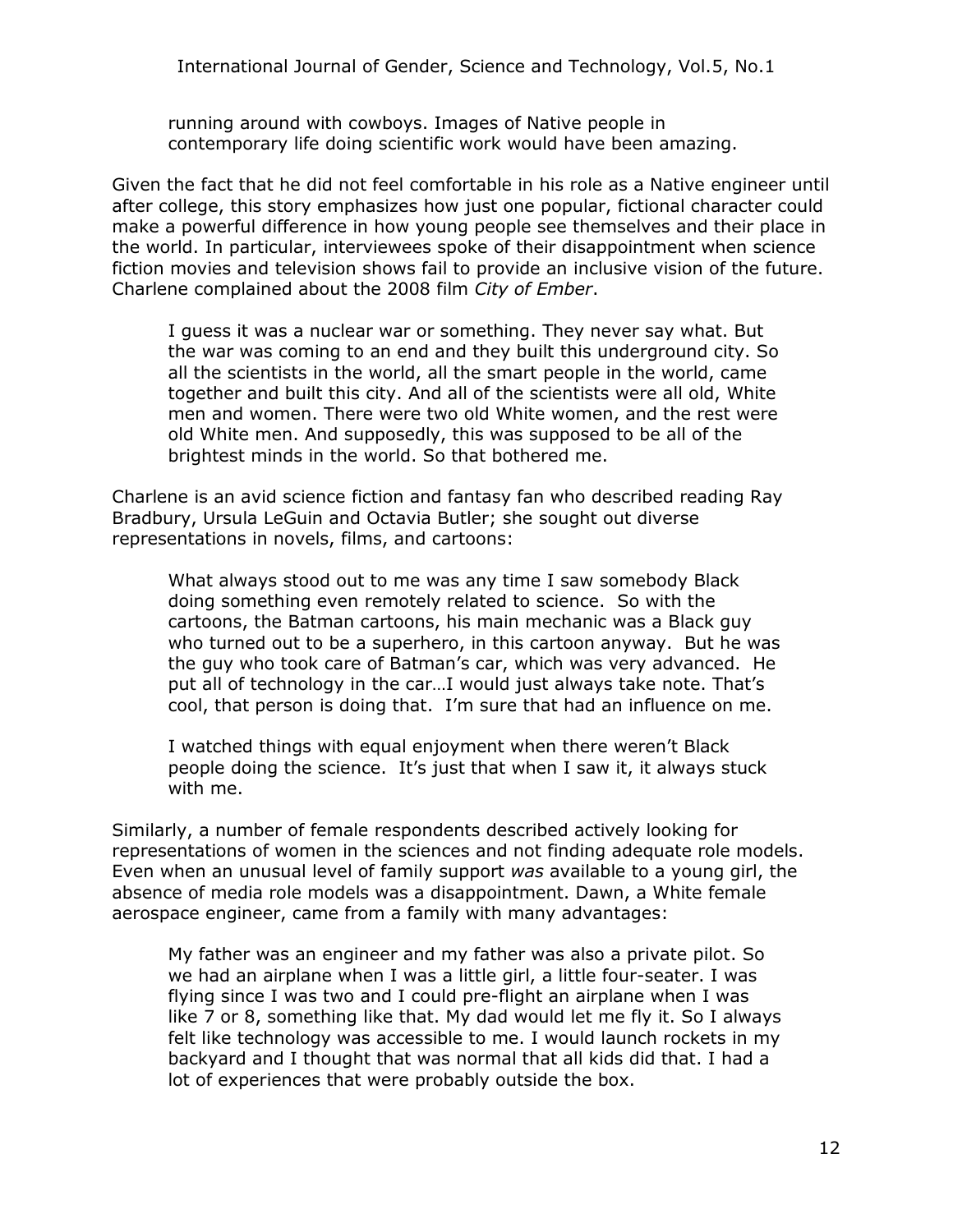However, she went on to remember her frustration at the lack of female role models who were adept with technology.

There were no pictures of me anywhere. There was no one I could really aspire to be in the media, so I really had to just come up with the images myself  $\left[\ldots\right]$  I would say that there were very, very fewand I don't know if I can think of one—images of a woman being a technical woman that really inspired me.

#### **Gender and Trivialization**

As was noted earlier, the diversity of fictional scientists and engineers has improved dramatically over the past twenty years. A girl growing up now can find a character such as *Firefly*'s Kaylee (played by Jewel Staite), a sweet chief mechanic on a small spaceship. Yet the character of Kaylee is socially awkward and decidedly unfeminine compared to other women on the ship. She struggles with being both a woman and a grease-covered mechanic. This brings up a common area of tension regarding how female scientists and engineers are portrayed onscreen. For some, the portrayal of STEM women as sexy is an indication that they are being trivialized in the narrative, while others think that it is important to demonstrate to young women that female scientists can have both brains and sex appeal. This tension was described by Kitzinger, Haran, Chimba, and Boyce as a debate about whether the fictional scientists should provide role models that are "aspirational" or "realistic" (2008, p. 21). The discussion below echoes one of the key findings of that study—ultimately, both the hyper-sexualized scientist and the extremely awkward geek can be alienating.

An increase in the diversity of how scientists are portrayed on television is not a victory if the White male characters maintain the bulk of power and authority in the fictional world; for some critics, the sexualization of the female characters can be one indicator of this power relationship. Tuchman (1978) described how, despite the increased visibility of female characters on television, these characters were routinely trivialized. More recent studies have found some similar patterns regarding the portrayal of female scientists specifically (e.g. Steinke, 2005), and some of the study respondents echoed these concerns. Belinda said that the title character in *Bones* was strangely sexualized.

In the case of Bones she clearly has no social skills and is basically portrayed as a sexpot computer, right? Which is kind of an odd portrayal […] They [television scientists] are often uni-dimensional. Like in the case of Bones, [she's] just sort of a computer on legs.

Some argue that an overly sexy female scientist is trivialized in the narrative. Similarly, the image of an awkward and geeky scientist is sometimes defended on the grounds that it provides a realistic, attainable model. Amy described being drawn to the media portrayals of nerdy, smart characters: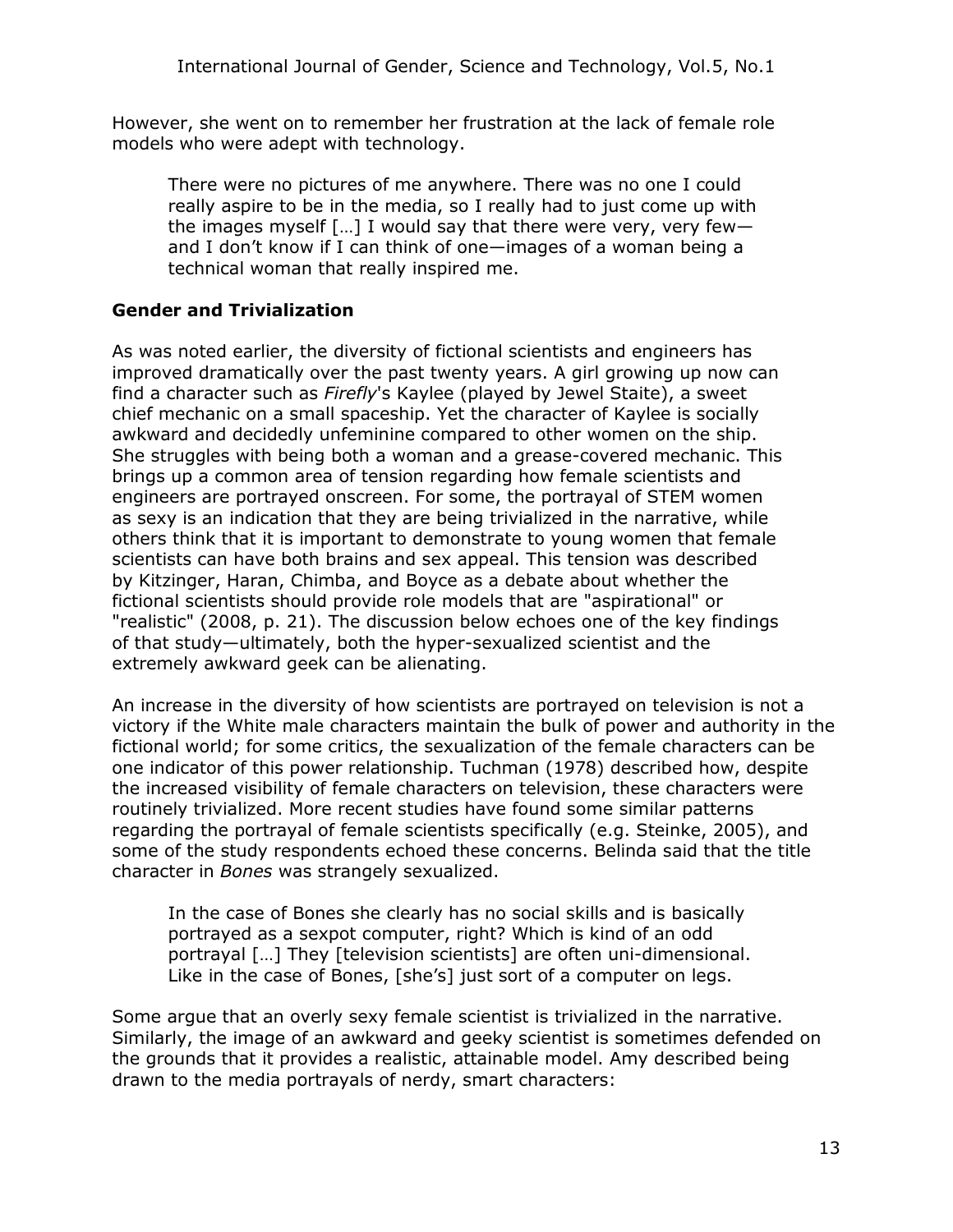I knew that I was geeky and nerdy and I had been wearing glasses since I was in 3rd grade, and the characterizations that I saw of--not even women, just people--who wore glasses and were smart (and I knew that I was smart from a very early age too) were either bitter losers or scientists. So that was a very early role model.

Other respondents noted that they did not object to geeky portrayals specifically, but that they found that such representations were associated with flat, undeveloped characters and that this was problematic. Charlene said:

I think the geeky thing is a stereotype because there is truth to it, so I don't think it should be eliminated. But I do think that scientists shouldn't be shown as just one-dimensional, like that's all there is to them. They don't have a family; they don't have a girlfriend or a boyfriend. They're not athletic. They're just one-dimensional, the geek part, and that's it.

Sexualization is not the only way of undermining the authority of female characters; another is by portraying them as overly emotional—a quality in conflict with our general perception of what scientists are supposed to be like. Belinda was irritated by one scene in *Mimic*, a film that she otherwise enjoyed.

I remember the Mira Sorvino movie where she was a research scientist who worked on invertebrates. And they have these giant cockroaches that have evolved, they are pretending to be people and gobbling people up. And at first I started watching that movie and I kind of liked it, because here's a young woman, you know, she seemed like a fairly regular person but she was just really into science and stuff, and I thought that was a nice way to portray a scientist.

But then there's this one scene in the movie where she's investigating these mutant cockroaches and one of them does something that scratches her. And so she crushes it, in a fit of fury. [Laughs.] I thought, are you kidding? You think you've got a new species and it scratches you so you get pissed off and you kill it? It just didn't make any sense at all.

While several women did note that the kinds of narrative elements outlined by Tuchman continue to undermine powerful portrayals of women in STEM careers, others felt that it is important to present female scientists as sexy, appealing characters. Only by having access to such images, they argue, will girls be able to see a science career as something that complements (rather than contradicts) their other goals. Dawn has been active in trying to recruit girls into engineering. She said:

You know, what I would really like is to see them portray women as fun and not geeky in their roles, showing them as people who are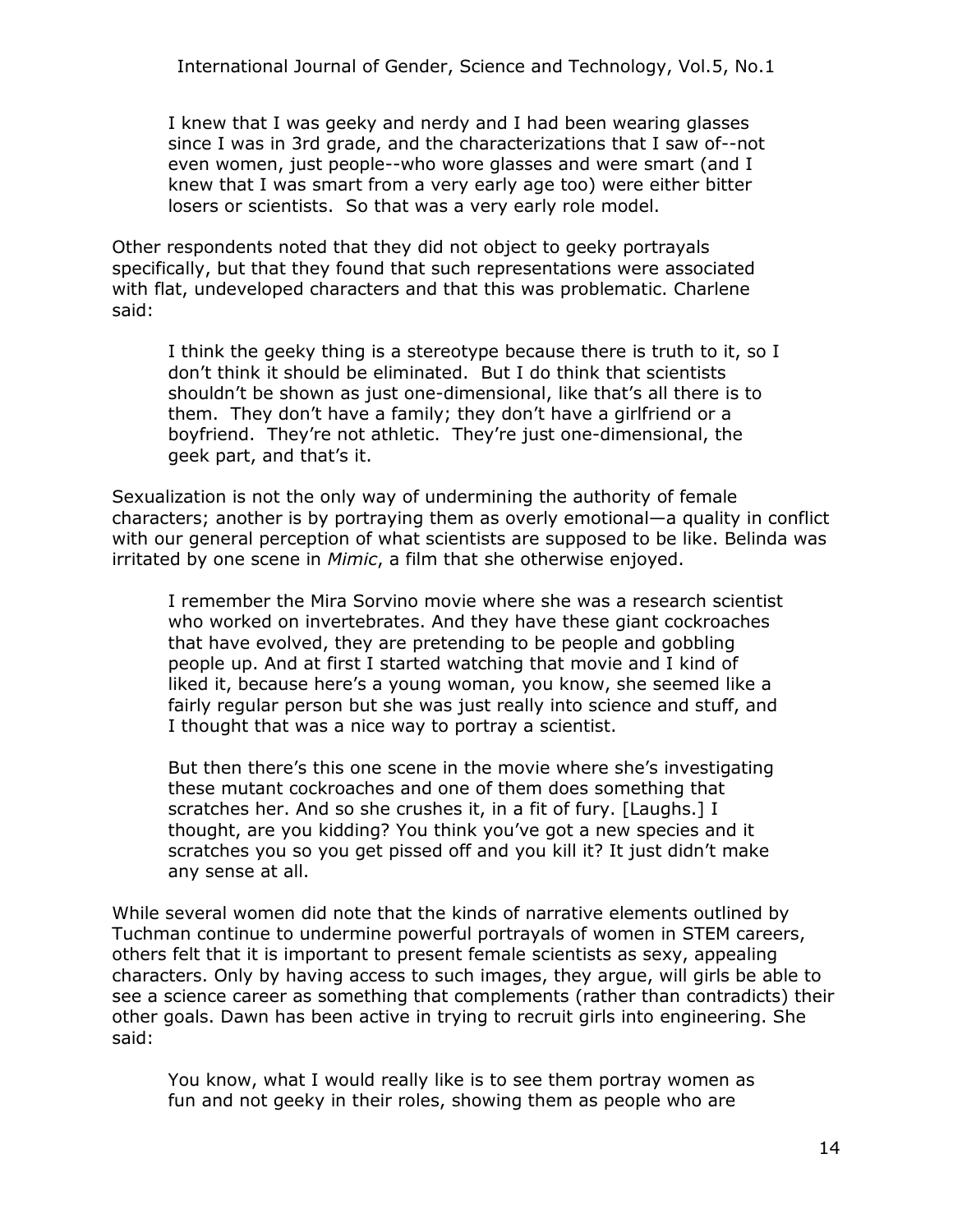coming up with out-of-the-box ideas […]. They're sitting at the table and everyone [is] helping to throw out ideas. I would love to see that, to see them really portrayed as normal people with cool clothes. They definitely have to have high heels and cool clothes.

The arguments about whether on-screen scientists should be dorky, wellrounded, or ultra-glamorous could find a resolution in the perspective of Colatrella (2011), who argues in favor of glamorous scientists, but only as one option among many. She suggests that "perhaps the formula linking glamor and expertise is faulty, perhaps scientists are sometimes sexy and sometimes not, and perhaps de-linking these categories as oppositional or related liberates us from categories and stereotypes" (2011, p. 113).

## *STAR TREK* **AND THE DRENCH HYPOTHESIS**

If there are few representations of female and minority STEM professionals, and if those that do exist are often trivialized as too sexy, too dorky, or otherwise unappealing, the drench hypothesis (Greenberg, 1988) suggests that the rare positive portrayals may take on a special importance to viewers.

In 1965, the secret agent show *I Spy* premiered, showcasing Bill Cosby in the first lead role for an African American actor in a U.S. television drama. In the fall of 1966, *Star Trek*'s premiere introduced the groundbreaking character of Lieutenant Uhura. As the Communications Officer on the Starship Enterprise, Uhura provided a vision of a successful, career-oriented woman of African decent previously absent from television fare. As with Cosby's character, the portrayal of Uhura resonated with audiences; the studio was flooded with fan mail for actor Nichelle Nichols.

*Star Trek* arrived in the wake of several key moments of the civil rights movement. In 1965, shortly after the assassination of Malcolm X, television audiences had been stunned by the footage of police violence against civil rights activists in Alabama. The Voting Rights Act was signed into law later that year. The following week, rage over years of discrimination and police brutality in South Central Los Angeles exploded into the violent and destructive Watts Riots. It is in this landscape that *Star Trek* provided an appealing utopian fantasy of a future devoid of racism and unjust violence, a conflict-free counterpoint to the news images of the day. *Star Trek's* Federation was built on a philosophy of equality and diversity.

Unfortunately, such ideals were not reflected at *Star Trek*'s studio, Desilu Productions. In her 1994 autobiography, Nichols recounts how poorly she was treated by studio executives, who not only cut Uhura's lines and screen time, but also conspired to hide the volume of fan mail that Nichols' performance was generating. When she learned that the mailroom clerks had been ordered to withhold her mail, Nichols decided to quit. Shortly after reaching this decision, Nichols met Dr. Martin Luther King, Jr. and learned that he was a big fan of the show because, as he said, it was about "[m]en and women of all races going forth in peaceful exploration, living as equals" (p. 164). He argued that Uhura's cultural impact meant that Nichols had a responsibility to stay with the show because "for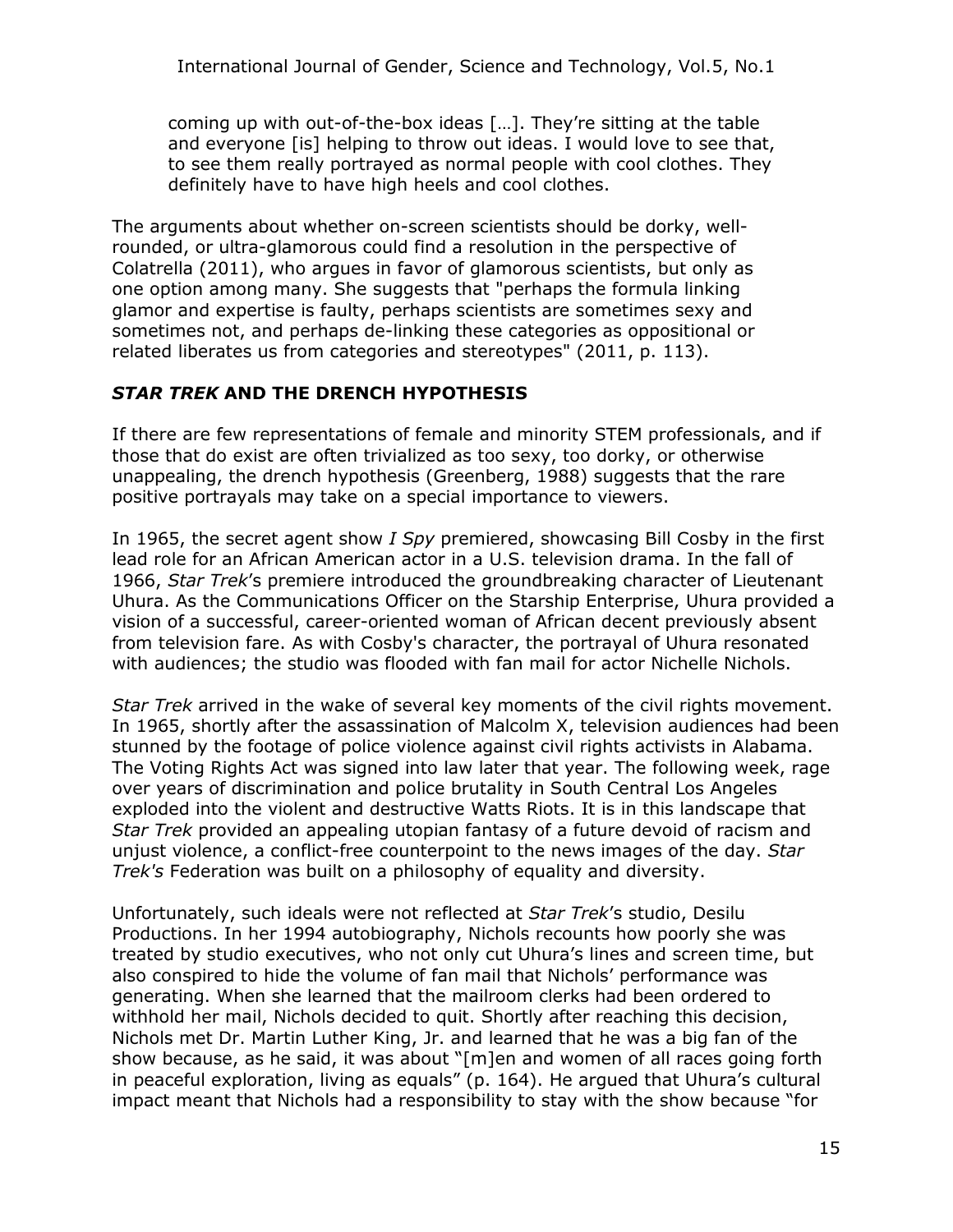the first time, the world sees us as we should be seen, as equals, as intelligent people--as we should be" (pp. 164-165). His input convinced her to continue with the role. While the civil rights movement had made the character of Uhura possible, she had, in turn, become an important figure in the public discourse about equality.

Constance Penley theorized that *Star Trek* has been particularly successful in creating a forum for "citizens to engage in an ongoing conversation about what it means to be human in a technological and multicultural world" and that this success provided the basis for a "symbolic union" between *Trek* and NASA which benefited both the show and the space agency (1997, p. 16-17). This union is seen most dramatically in the relationship between Nichelle Nichols and NASA.

*Star Trek* was cancelled in 1969; the show's demise gave rise to the phenomenon of *Trek* fandom. Starting in the early 1970s, Nichols and other cast members became regular guests at *Star Trek* conventions. In 1975, Nichols and the rest of the cast attended a large convention in Chicago with an unusual featured speaker: Dr. Jesco von Puttkamer, NASA's science director and a fan of the show. Nichols describes being inspired by Puttkamer's presentation about the space program, but her enjoyment was marred by the space agency's poor record of inclusion:

There was no one in the astronaut corps who looked anything like me. There were no women, no Blacks, no Asians, no Latinos. I could not reconcile the term "United States space program" with an endeavor that did not involve anyone except White males. No offense to those fine, brave men, but if we in America tell our children they can be all that they dream, why weren't there women and minority astronauts? Thousands of fans wrote thanking me for Uhura's inspiration. Little Black girls and boys, Latino and Asian children had a legitimate right to share in that dream. Things had to change (Nichols, 1994, pp. 210- 211).

Soon, Nichols was an outspoken supporter of space exploration and was appointed to the Board of Directors of the National Space Institute (NSI), a civilian space advocacy organization. Meanwhile, NASA was recruiting astronauts for the new Space Shuttle program. Historically, astronauts were required to have experience as military test pilots, a restriction that excluded women—including female pilots from the astronaut corps (Lathers, 2010). The new Shuttle program was open to astronauts who were not pilots at all. While this new openness theoretically meant that a wider range of people could become astronauts, women and minorities were not applying to the program. NASA was embarrassed by its inability to recruit astronauts who did not fit the image of the White, male test pilot that had been the norm for astronauts throughout the history of the agency.

Officials at NASA knew of Nichols' activities in space advocacy, and they were well aware that the Uhura character still resonated powerfully with African Americans and women from all backgrounds. In an effort to change, NASA hired Nichols to run an outreach program with the goal of increasing diversity in the pool of potential astronauts. The program was a success—Nichols was responsible for dramatically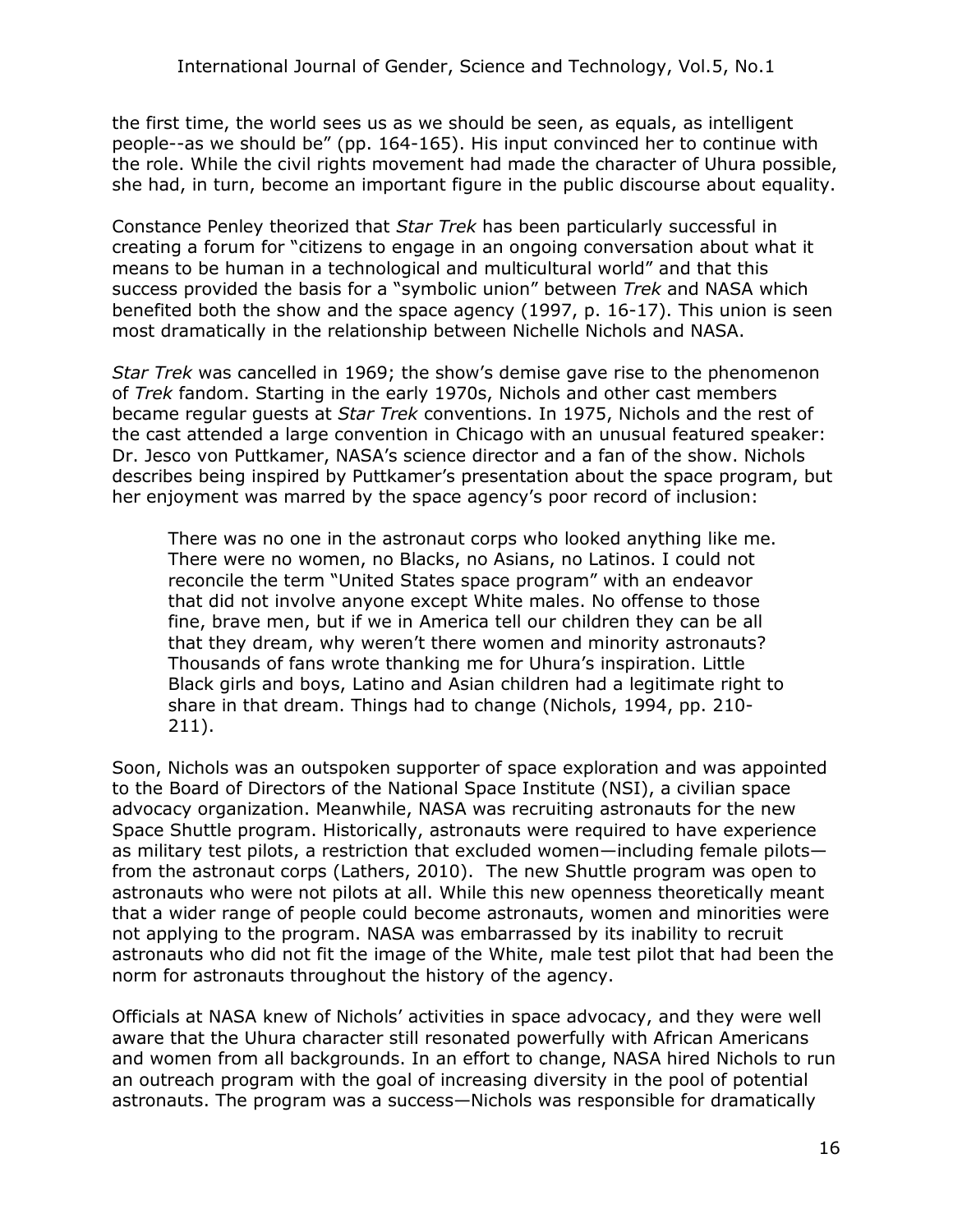increasing the total number of applications as well as the percentage of applications from women and minorities (Nichols, 1994).

When asked about childhood media exposure to images of science and technology, both African American and White women in STEM careers described Uhura as a positive influence. Why was this NASA program a success? Why do both African American and White women in STEM careers single out Uhura as an important influence? Faye, a White, female aerospace engineer, said of Uhura:

I was an instant fan. Lieutenant Uhura was my role model because she was a woman on the bridge, even though they made her wear that silly miniskirt […]

There were no scientists in my immediate family, […] [but] when I was a little girl, [my mother] saw me dreaming about the stars and talking about *Star Trek* and talking about how I was going to go live on the moon […] She always wanted to make me feel like I belonged to the whole planet, not just where I grew up. Part of that—I think that was part of the philosophy of *Star Trek*. We're part of a whole big universe, and we're just this one part.

Although the interviewees were asked if any specific episode or scene featuring Uhura stood out, none of them indicated that this was the case. Rather, it seemed to be her presence as a key member of a diverse crew that made an impression. Norah, an African American female aerospace engineer, said of Uhura, "I do realize that, for me, her just being there, [that there was] such a multicultural team [which] included a Black woman, helped me to envision my being there…The crew was multicultural, international and interworld." This emphasis on Uhura's importance as a member of a diverse crew is also reflected in this paper's opening quote from astronaut (and *Star Trek* fan) Mae Jemison.

As reference to the "silly miniskirt" above suggests, not all elements of Uhura's character were admired by every viewer. Although most responses to Uhura were very positive, some people did feel that they preferred characters with more responsible, technical, or scientific jobs. Norah initially felt disappointed with Uhura's role, but her view changed over time. Again, this shift was related to Uhura's position on the team:

I didn't realize until later that a Communications Officer was such an important role, technically. I used to think of Lt. Uhura as almost the secretarial type on the ship's deck. I guess it was because she didn't get to go out and explore the planet's surface. I did observe that she was a respected member of the team.

Norah indicated that she sought out other role models on the show as well:

Actually, I think I bonded more with Spock since like he I am very logical-minded, intelligent and strong.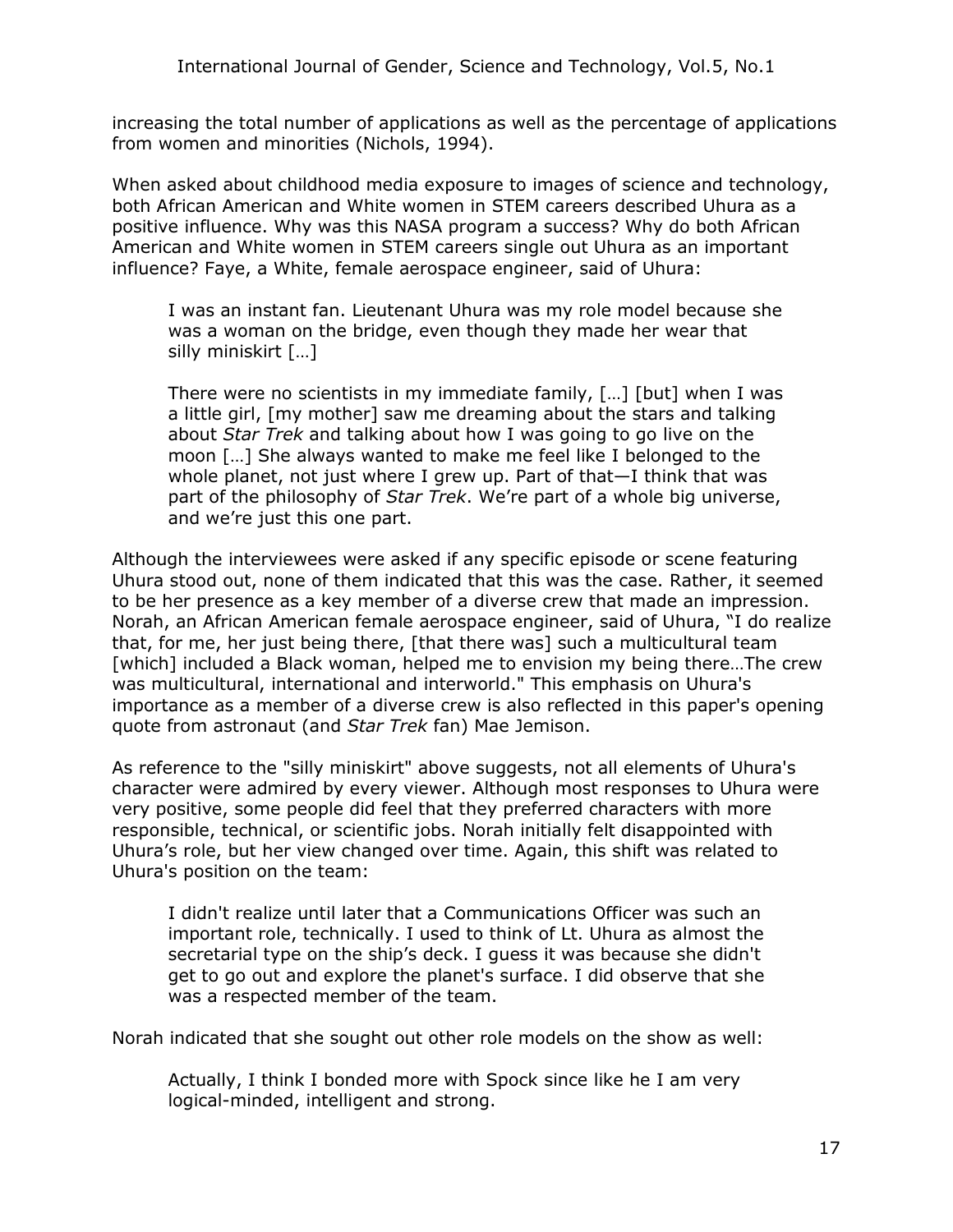Dawn said that she was specifically looking for portrayals of women who were working actively with technology. Although Uhura's job was a technical one, she was never shown taking apart the communications console in order to repair it, and she therefore did not stand out as the most important portrayal for this respondent:

I would say the character that I really identified with—I watched *Speed Racer* a lot, and I thought Trixie was really cool because she wasn't afraid to get in the car and to do things with the car mechanically. She would roll up her sleeves and get right into it […]

*Star Trek*, for example, the females in that show were the communications officer and the nurse. And I knew I didn't want to be a nurse. So it was hard to find women beyond Trixie in Speed Racer, that really, I thought were cool and that sparked my interest into that area.

Nichelle Nichols' autobiography and other first-hand accounts of *Star Trek'*s production reveal that Uhura's role was a matter of constant, behind-the-scenes struggle. Nichols and series creator Gene Roddenberry fought to have Uhura's participation expanded, but they often failed. Even with the character cuts, the portrayal has been so important; one cannot help but wonder how much more influential she could have been if the creative team had been given free rein. Later incarnations of *Star Trek* continued the tradition of promoting a multicultural future. Of *Star Trek: The Next Generation* (1987-1994), Charlene said:

I did especially like the fact that Geordi LaForge was the Chief Engineer…and he was Black. He was a Black man and he was basically in charge of running the ship and keeping it working […] I always thought that *Next Generation* seemed realistic. It always seemed like life, the world, could really be like that one day.

Norah watched *Star Trek: Deep Space Nine* (1993-1999):

Another figure who I really was encouraged/inspired/excited by was the Black Captain on the space station Deep Space Nine. I used to say, 'There is a Brother on the deck.' His character was more realistic in the sense that he was a single parent raising a son and he seemed to understand his faults but kept a cool head.

The factors that keep young people from engaging with science and technology are complex. Gender, race or ethnicity, social class, and access to educational opportunities all play a role, and the intersection of these identity markers creates a set of cultural and social expectations which can discourage—or at the very least fail to encourage—the pursuit of careers in the sciences and engineering. These expectations are deeply embedded in the institutional fabric of culture and are slow to change.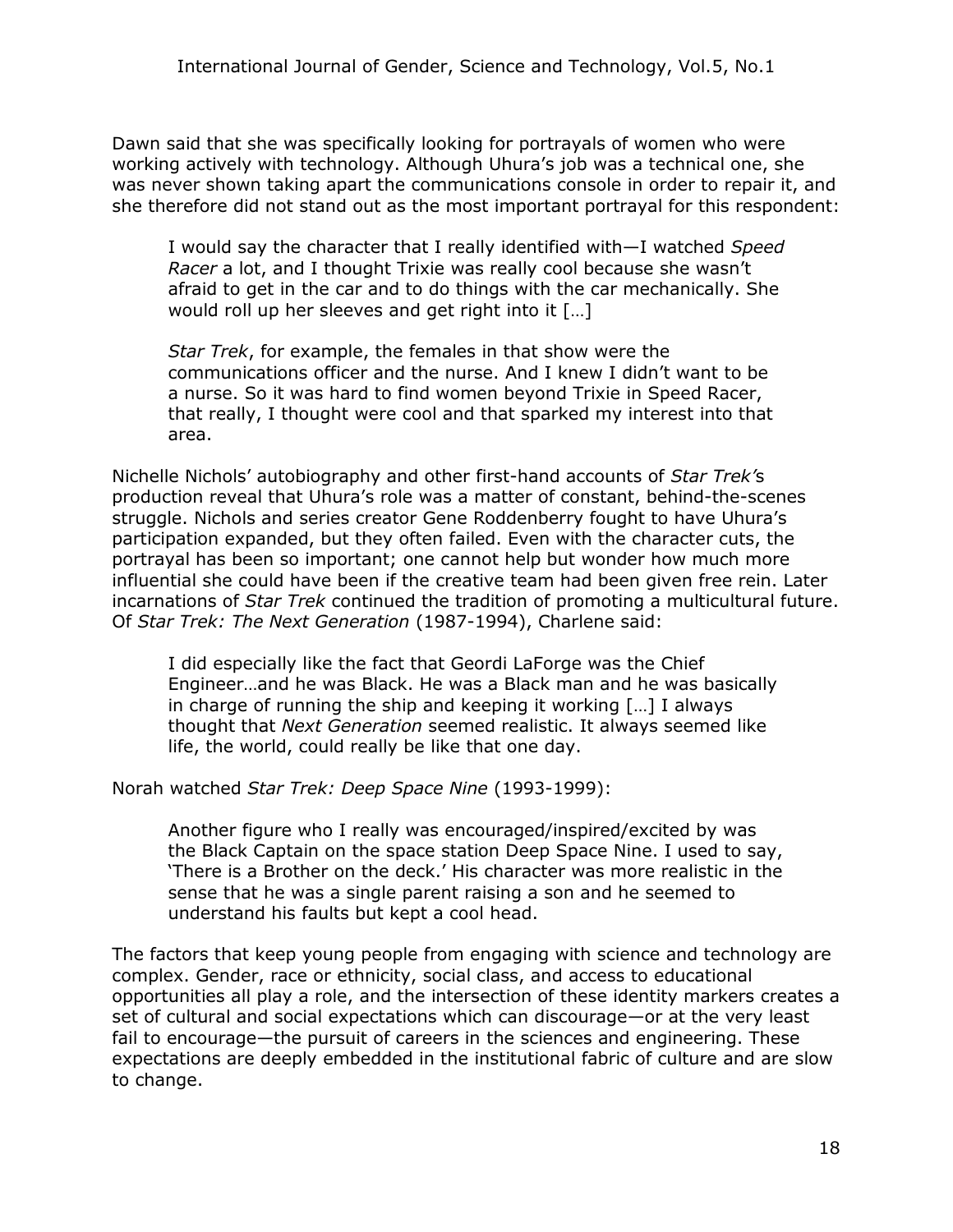Media can play a critical role in reinforcing such expectations or in providing a counterpoint to them. One powerful image—one Uhura—can create a cultural ripple effect that lasts for decades. Aerospace engineer Faye said, "I have since met Nichelle Nichols at various functions, and I've told her that she was one of my role models growing up…You never know who you're going to influence."

While the story of Nichols' role on *Star Trek* is important to the cultural history of television in general and to an historical analysis of media representations of African Americans in particular, the impact of the Uhura character is due, in part, to the possibilities offered by science fiction as a genre. It has been argued that the speculative nature of science fiction allows writers and film directors to explore hotbutton topics with a directness exceeding that of more realistic genres (e.g. Kuhn, 1990). Nor does science fiction merely present an altered vision of the present for examination—through alien or future worlds, science fiction offers "space to interrogate contemporary politics" (Weldes, 2003, p. 11). *Star Trek* creator Gene Roddenberry understood this feature of science fiction and worked to use the show as a way to promote his vision for humanity's peaceful and integrated future:

Intolerance in the 23rd century? Improbable! If man survives that long, he will have learned…that differences in ideas and attitudes are a delight, part of life's exciting variety, not something to fear. It's a manifestation of the greatness that God, or whatever it is, gave us. This is infinite variation and delight; this is part of the optimism we built into *Star Trek* (quoted in Bernardi, 1997, p. 214).

#### **Young Scientists: The Next Generation**

Based on the grim statistics of lack of participation of underrepresented groups in the sciences, we might argue that the egalitarian and upbeat messages of *Star Trek* prepared a generation for a world of equality and social justice which never came.

And yet, there have been real-world changes. Characterizations such as that of Uhura are no longer quite so rare. Ironically, the prevalence of African American characters with scientific or technical jobs may mean that young viewers have the freedom to relate to a wider range of characters, utilizing aspects of identity other than race or ethnicity. During the course of this study, I spoke with four African-American teenagers who were interested in STEM careers. None of them indicated any particular preference for African American characters in television shows or movies. One possible explanation for this is that these young people preferred not to discuss race or issues related to racism with a White researcher. Since this may well be the case, I am reluctant to read too much into the fact that they mentioned admiring or aspiring to be like White characters. Still, their enthusiasm for the characters that they did discuss indicates that, at least in part, the character appeal was based on factors other than racial/ethnic identification.

Much has been made of the role of forensic crime shows such as *CSI* in inspiring young people to pursue careers in forensic sciences, and these shows were popular with the youth respondents in this study. As a group, these shows feature a diverse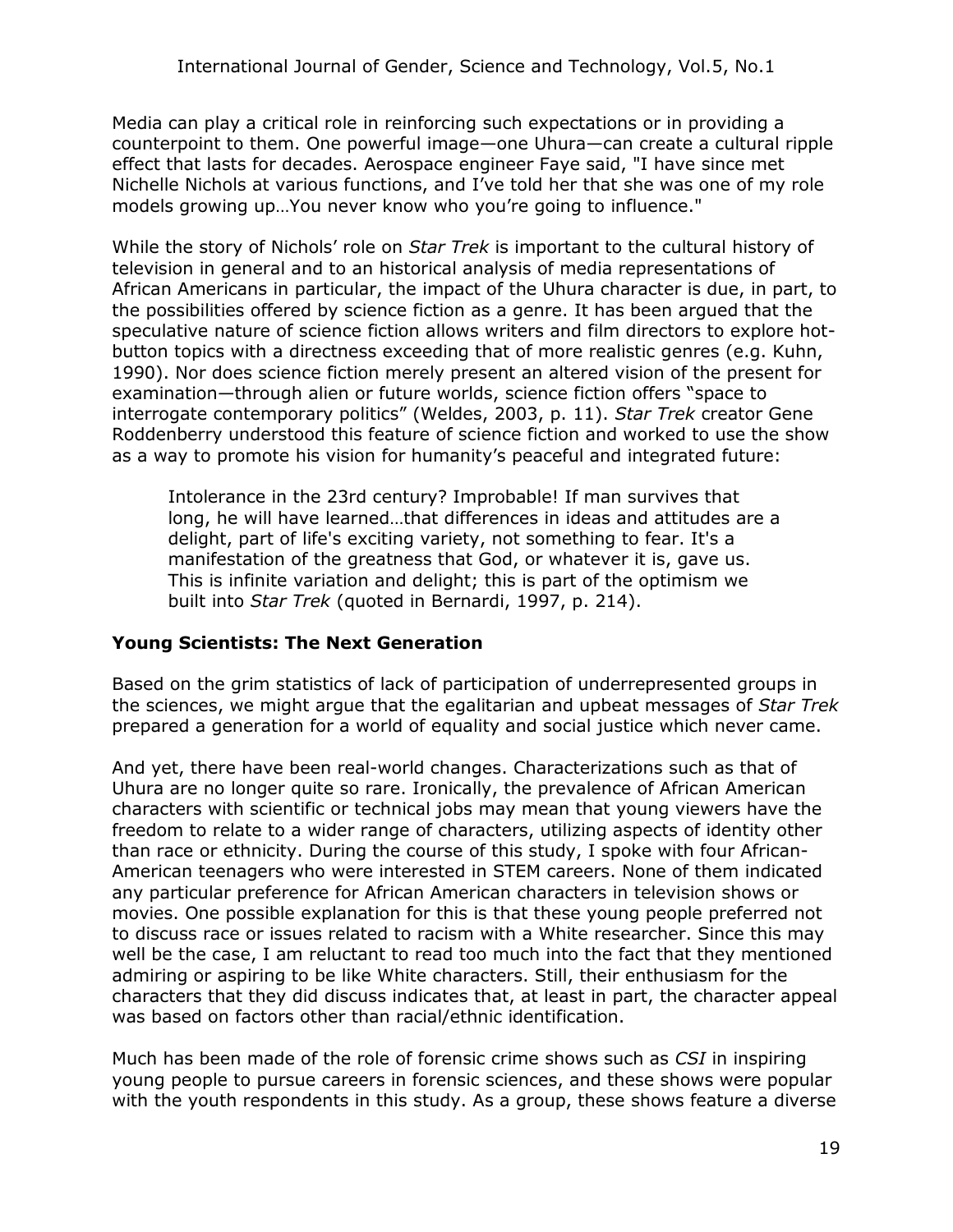array of STEM professionals. Unfortunately, the portrayals of female scientists often include the pattern of trivialization through sexualization, as discussed above, or, in the case of scientist Abby Sciuto (played by Pauley Perrette) from *NCIS*, infantilization (Bergman, 2012). Still, these portrayals can have appeal. The shows can foster interest in science careers, through both character identification and the drama of fighting crime with science.

Monica, a sixteen-year-old, African American girl, explained how *CSI* and other crime shows inspired her to want to become a forensic scientist. In this quote, she refers to the *CSI* character Gil Grissom, a middle-aged White man played by William Petersen.

I just fell in love with the whole crime investigations thing, and forensics. The little stuff, like how a piece of hair could change a whole case. I started watching *Bones*, *Law and Order* and I couldn't decide whether I wanted to be a police detective. But forensics—I kind of just got caught up in it. […] Grissom. I wanted to be like Grissom, and I already liked chemistry, stuff like that, like science was not really a problem in school. Then seeing a more fun side to science made me want to do forensics.

Monica emphasized that she wanted to model her career on Grissom from *CSI*, but her greatest admiration for a character was for Olivia Benson (played by Mariska Hargitay) a White, female police detective on *Law and Order: Special Victims Unit.* 

If I could be anybody in the world, I'd be Olivia, off *Law and Order*. That's because she's passionate but she does her job really, really well. Really well. So, it's like an inspiration to me.

Although she wants to become a forensic scientist and help in the investigation of crime, she does not say that she wants to be Medical Examiner Melinda Warner, an African American character played by Tamara Tunie, also on *Law and Order: SVU.* Warner is a secondary character, but a prominent one featured in the show's opening titles. Her scientific expertise provides regular plot points; like Uhura, she is a respected member of the team. The portrayal of Warner is not marked by any of the "trivializing" themes noted in Bergman's (2012) analysis of crime fiction, such as being treated as a sex object or a child in need of rescuing. She is a skilled professional.

The *Law and Order* franchise has remained remarkably popular over the past twenty years, and Tunie's character has been a memorable one—she has been featured as the organizing theme for the USA Network's regular *Law and Order: SVU* marathons. Yet even strong characters such as Dr. Melinda Warner are not household names in the same way that Lieutenant Uhura was. Why not? Another viewer's reaction to Uhura may help to illuminate the difference. Whoopi Goldberg had regular appearances on *Star Trek: The Next Generation* as Guinan, the wise alien bartender. In describing why she begged Gene Roddenberry for the opportunity to be on the show, Goldberg recounted how important Uhura had been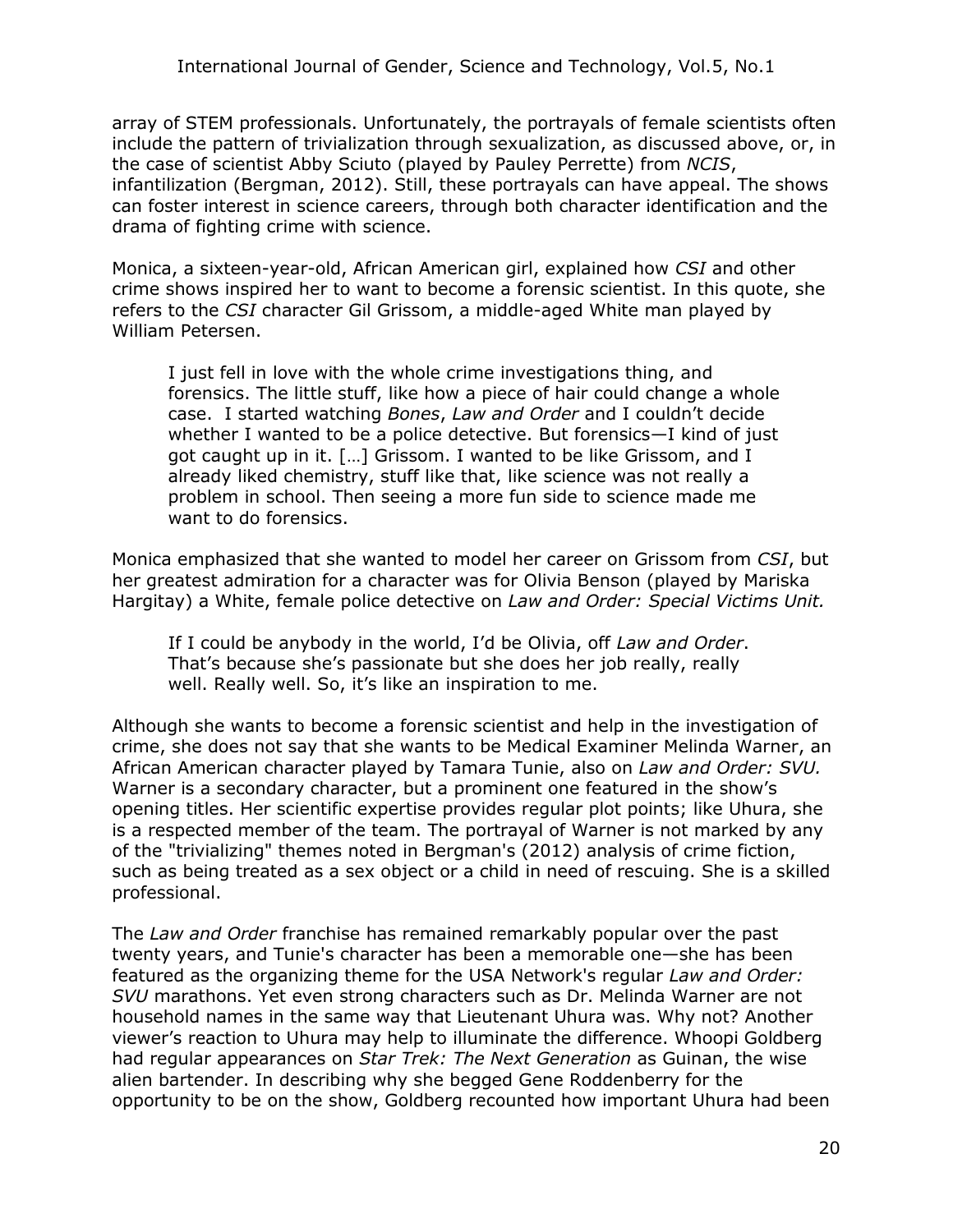to her when she saw the original *Star Trek* as a child. "I saw this show and screamed throughout the house—'Mamma! Mamma! Come quick! Come quick! There's a Black lady on TV and she ain't no maid!'"(quoted in Sheridan, 2006).

The fact is that such portrayals are more commonplace now. *Law and Order's* Dr. Warner is not an aberration; no young person would be astonished by her presence on screen. Recalling again Greenberg's drench hypothesis, it makes sense that as such representations became more frequent, and thus less of a counterpoint to the "mainstream" culture, they would make less of a "splash." This does not mean that diverse media portrayals are no longer important—quite the opposite. It has been the exclusive privilege of White men to be able to to assume that there was a place for them in the fields of science and technology. In a world where everyone had that privilege, diverse representations of scientists would be the norm. I do not mean to suggest that we have reached such a point—the adult respondents in this study were clear that even with the new science-oriented television shows, they still wanted to see more representations of women and African American scientists. Furthermore, it must be noted that the gains in diversity of media images may not hold true for other groups such as Latinos or Native Americans. Nevertheless, by helping to chip away at the stereotypes of scientists, characters such as Melinda Warner are valuable. Even if mere inclusiveness may no longer be enough to generate an Uhura-scale "drenching" across the population, a diverse collection of characters in our media landscape can provide young people with a variety of role models.

## **CONCLUSION**

While many changes have taken place since the initial airing of *Star Trek,* STEM fields continue to struggle with issues of diversity. When people from particular groups have been systematically excluded from whole fields, it can be especially crucial for them to have role models. Family or other personal relationships are, perhaps, the most powerful source of role models, where available. When these are lacking, media representations can fill the void. Young people—even young people who *do* have family support and role models—often seek out characters that they admire who "look like them."

Conversely, respondents complained about movies and television shows which fail to include scientists or engineers who are women and/or who represent various minority groups. While the interviewees had some differences regarding their favorite portrayals, overall they wanted to see more well-rounded, successful scientists from diverse backgrounds, in the hope that such portrayals would lead to greater diversity in the STEM disciplines.

Dawn said, "I think there's so many societal issues that we need to solve today that require good problem-solvers…[E]liminating, right off the bat, women and underrepresented minorities from that pool is just such a travesty." In other words, the reason that it is important to increase diversity in the sciences is the same reason that it is important for the sciences to exist in the first place—to expand human knowledge and achievement.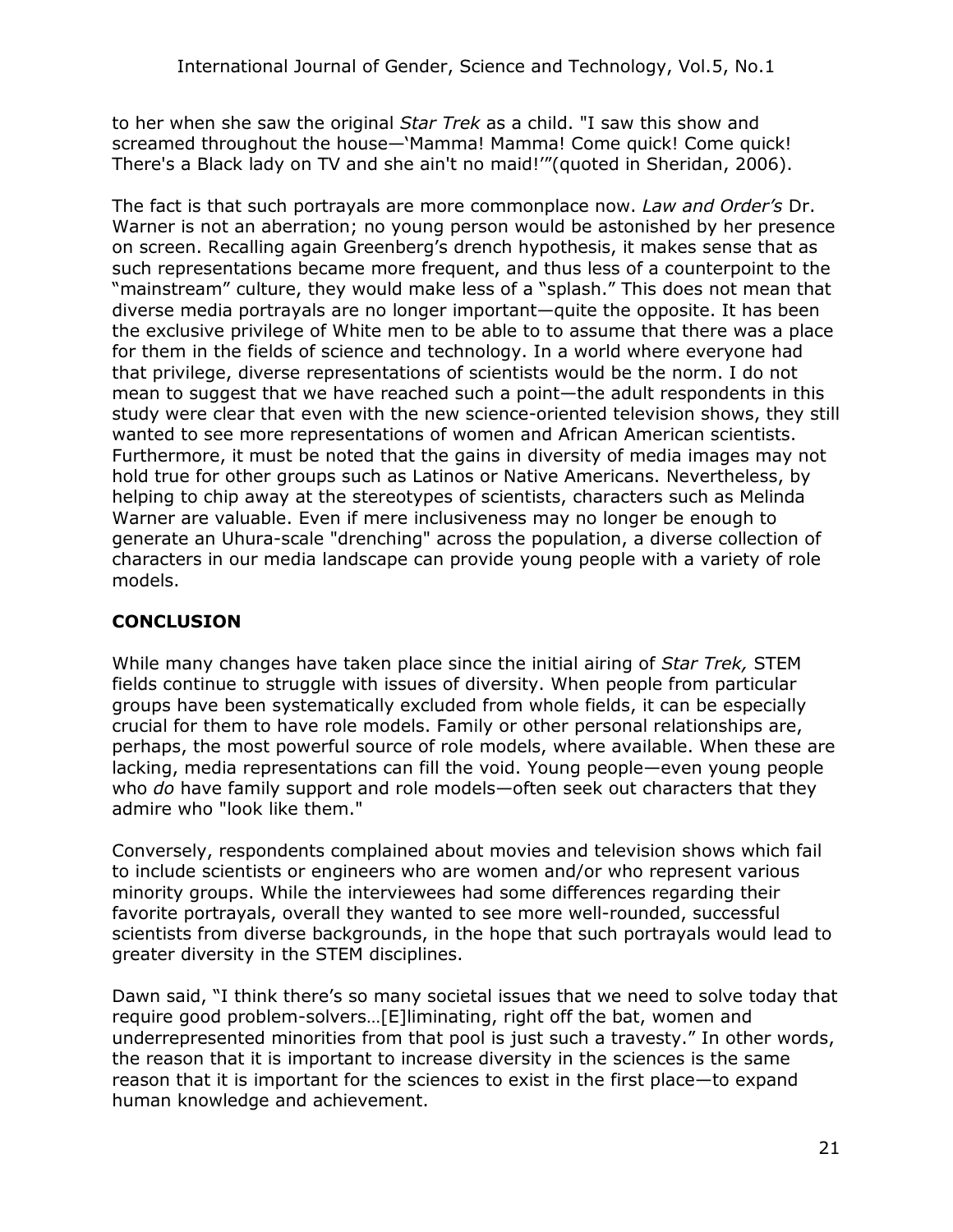#### **REFERENCES**

Bergman, K. (2012). Girls just wanna be smart? The depiction of women scientists in contemporary crime fiction. *International Journal of Gender, Science and Technology (4)*3, 313-329.

Bernardi, D. (1997). "Star Trek" in the 1960s: Liberal-humanism and the production of race. *Science Fiction Studies, 24*(2), 209-225.

Colatrella, C. (2011). *Toys and tools in pink? Cultural narratives of gender, science and technology.* Columbus: The Ohio State University Press.

Cook, T. D., B., C. M., Ajanaku, S., Shadish, W. R., Kim, J., & Cohen, R. (1996). The development of occupational aspirations and expectations among inner-city boys. *Child Development, 67*(6), 3368-3385.

Flicker, E. (2003). Between brains and breasts--women scientists in fiction film: On the marginalization and sexualization of scientific competence. *Public Understanding of Science, 12*(3), 307-318.

Frank, S. (2002). *Lab coats in the dream factory: Science and scientists in Hollywood.* Doctoral dissertation, University of Southern California, Los Angeles.

Frayling, C. (2005). *Mad, bad and dangerous? The scientist and the cinema*. London: Reaktion.

Gerbner, G., & Gross, L. (1976). Living with television: The violence profile. *Journal of Communication, 26*(2), 172-199.

Greenberg, B. S. (1988). Some uncommon television images and the drench hypothesis. In S. Oskamp (Ed.), *Applied social psychology annual: Television as a social issue* (Vol. 8, pp. 88-102). Newbury Park: Sage.

Haynes, R. (1994). *From Faust to Strangelove: Representations of the scientist in Western literature*. Baltimore: Johns Hopkins University Press.

Horton, D., & Wohl, R. R. (1982). Mass Communication and para-social interaction: Observation on intimacy at a distance. In G. Gumpert & R. Cathcart (Eds.), *Intermedia: Interpersonal communication in a media world* (2nd ed., pp. 188-211). New York: Oxford University Press.

Katz, E., Blumer, J. G., & Gurevitch, M. (1973-1974). Uses and gratifications research. *Public Opinion Quarterly, 37*(4), 509-523.

Kitzinger, J., Haran, J., Chimba, M., & Boyce, T. (2008). *Role models in the media: an exploration of the views and experiences of women in science, engineering and technology.* Cardiff University. Report of the UK Resource Centre for Women in Science, Engineering and Technology (UKRC).

*http://www.cardiff.ac.uk/jomec/resources/Kitzinger\_Report\_1.pdf* [accessed 5 February 2013]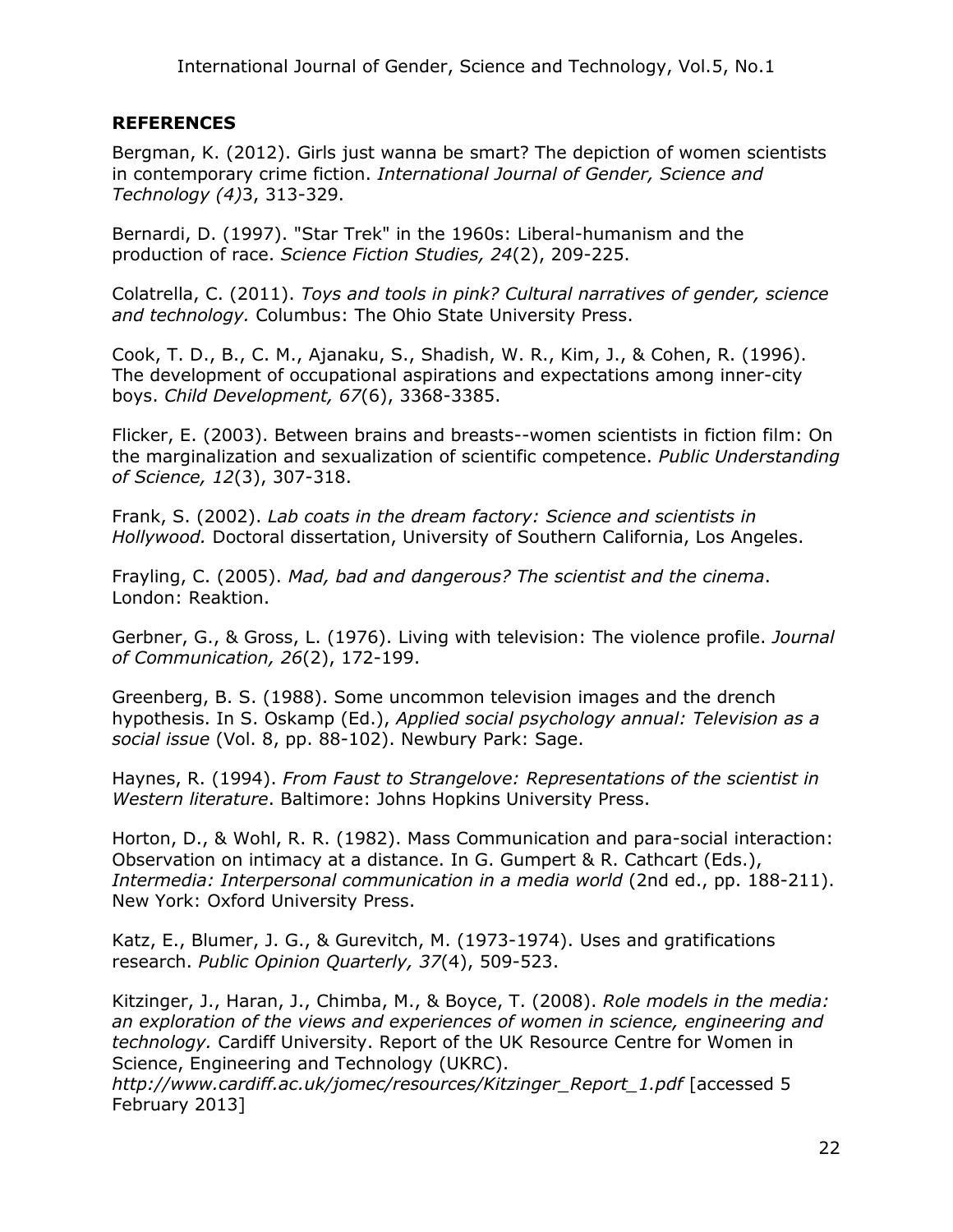Kuhn, A. (1990). Introduction to Part I: Reflections. In A. Kuhn (Ed.), *Alien zone: Cultural theory and contemporary science fiction* (pp. 15-18). London: Verso.

Lathers, M. (2010). *Space oddities: Women and outer space in popular film and culture, 1960-2000.* New York: Continuum.

Mead, M., & Metraux, R. (1957). Image of the scientist among high-school students. *Science, 126*(3270), 384-390.

Moreau, M. & Mendick, H. (2012). Discourses of women scientists in online media: Towards new gender regimes? *International Journal of Gender, Science and Technology, 4*(1), 4-23.

National Science Board. (2010). *Science and engineering indicators, 2010 (NSB 10- 01). http://www.nsf.gov/statistics/seind10/* [accessed 16 October 2012]

National Science Board. (2012). *Science and engineering indicators, 2012* (NSB 12- 01). *http://www.nsf.gov/statistics/seind12/* [accessed 29 March 2013]

National Science Foundation, National Center for Science and Engineering Statistics. (2011). *Characteristics of scientists and engineers in the United States, 2006* (NSF 11-318). *http://www.nsf.gov/statistics/nsf11318/* [accessed 15 October 2012]

Nichols, N. (1994). *Beyond Uhura: Star Trek and other memories*. New York: Putnam & Sons.

Penley, C. (1997). *NASA/Trek: Popular science and sex in America*. London: Verso.

Rubin, H. J., & Rubin, I. S. (2005). *Qualitative interviewing: The art of hearing data* (2nd ed.). Thousand Oaks, CA: Sage.

Seidman, I. (1998). *Interviewing as qualitative research: A guide for researchers in education and the social sciences*. New York: Teachers College Press.

Sheridan, P. (2006, June 21). How *Star Trek* changed the world. *The Express*  (U.K.).

Steinke, J. (2005). Cultural representations of gender and science. *Science Communication, 27*(1), 27-63.

Steinke, J., Lapinski, M. K., Crocker, N., Zietsman-Thomas, A., Williams, Y., Evergreen, S. H., et al. (2007). Assessing media influences on middle school-aged children's perceptions of women in science using the draw-a-scientist test (DAST). *Science Communication, 29*(1), 35-64.

Then & Now: Dr. Mae Jemison. (2005). *cnn.com*. *http://www.cnn.com/2005/US/01/07/cnn25.tan.jemison/* [accessed 2 February 2010]